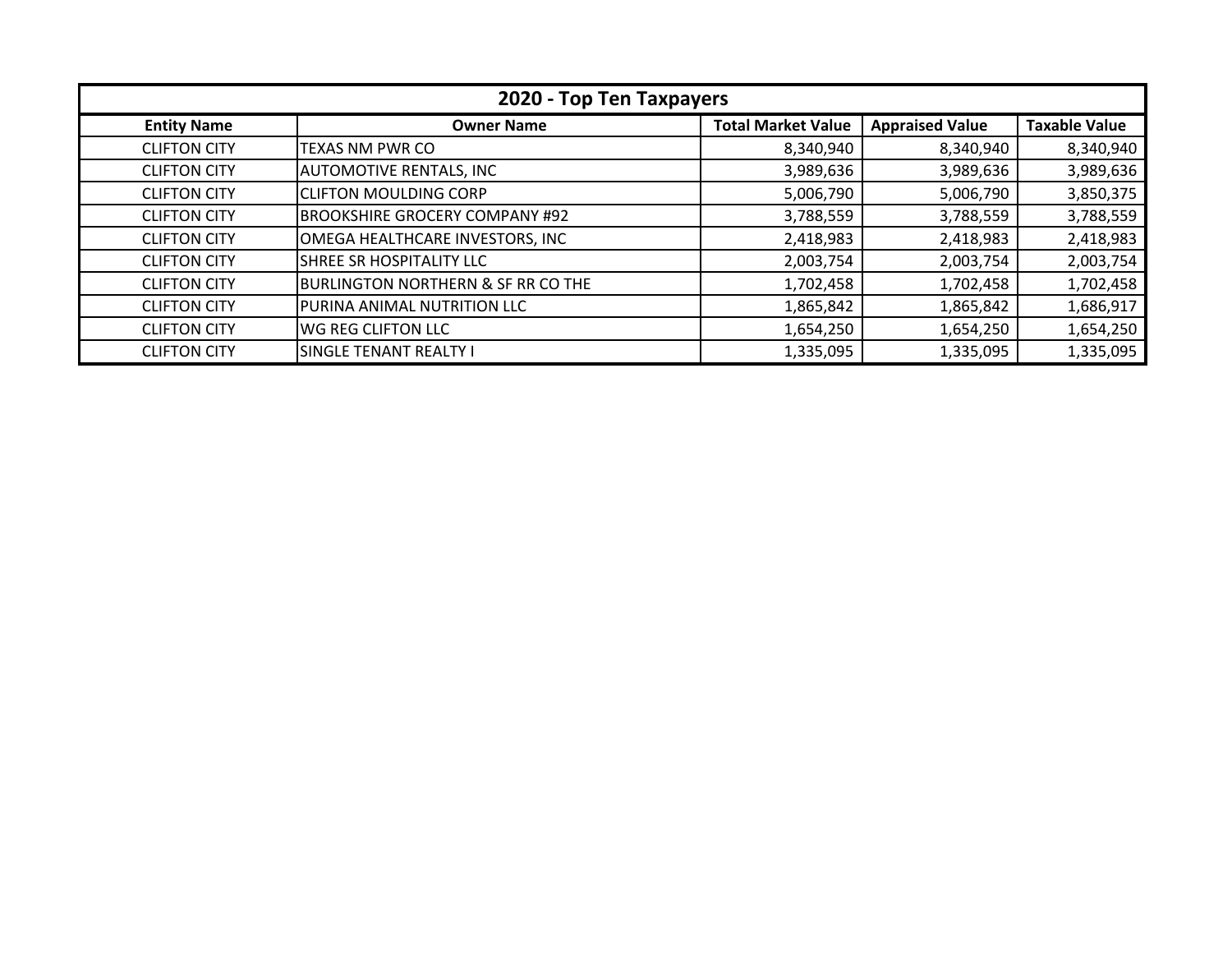| 2020 - Top Ten Taxpayers |                                               |                           |                        |                      |
|--------------------------|-----------------------------------------------|---------------------------|------------------------|----------------------|
| <b>Entity Name</b>       | <b>Owner Name</b>                             | <b>Total Market Value</b> | <b>Appraised Value</b> | <b>Taxable Value</b> |
| <b>BOSQUE COUNTY</b>     | CALPINE BOSQUE ENERGY CENTER, LLC             | 173,945,342               | 173,945,342            | 154,422,352          |
| <b>BOSQUE COUNTY</b>     | LONE STAR TRANSMISSION                        | 63,559,070                | 63,559,070             | 63,559,070           |
| <b>BOSQUE COUNTY</b>     | LONE STAR NGL PIPELINE, LP (977)              | 59,732,496                | 59,732,496             | 59,732,496           |
| <b>BOSQUE COUNTY</b>     | <b>BURLINGTON NORTHERN &amp; SF RR CO THE</b> | 46,802,883                | 46,802,883             | 46,802,883           |
| <b>BOSQUE COUNTY</b>     | BRAZOS ELECTRIC POWER COOPERATIVE INC         | 34,470,808                | 34,470,808             | 34,470,808           |
| <b>BOSQUE COUNTY</b>     | <b>TEXAS NM PWR CO</b>                        | 34,164,153                | 34,164,153             | 34, 164, 153         |
| <b>BOSQUE COUNTY</b>     | LHOIST NORTH AMERICA OF TEXAS, LTD            | 39,018,403                | 37,941,972             | 31,139,145           |
| <b>BOSQUE COUNTY</b>     | <b>GEARENCH MFG INC</b>                       | 17,462,688                | 17,406,120             | 17,406,120           |
| <b>BOSQUE COUNTY</b>     | CATERPILLAR FINANCIAL SERVICES CORP.          | 13,932,775                | 13,932,775             | 13,932,775           |
| <b>BOSQUE COUNTY</b>     | TPE WHITNEY SOLAR LAND HOLDINGS LLC           | 10,291,550                | 10,291,550             | 10,291,550           |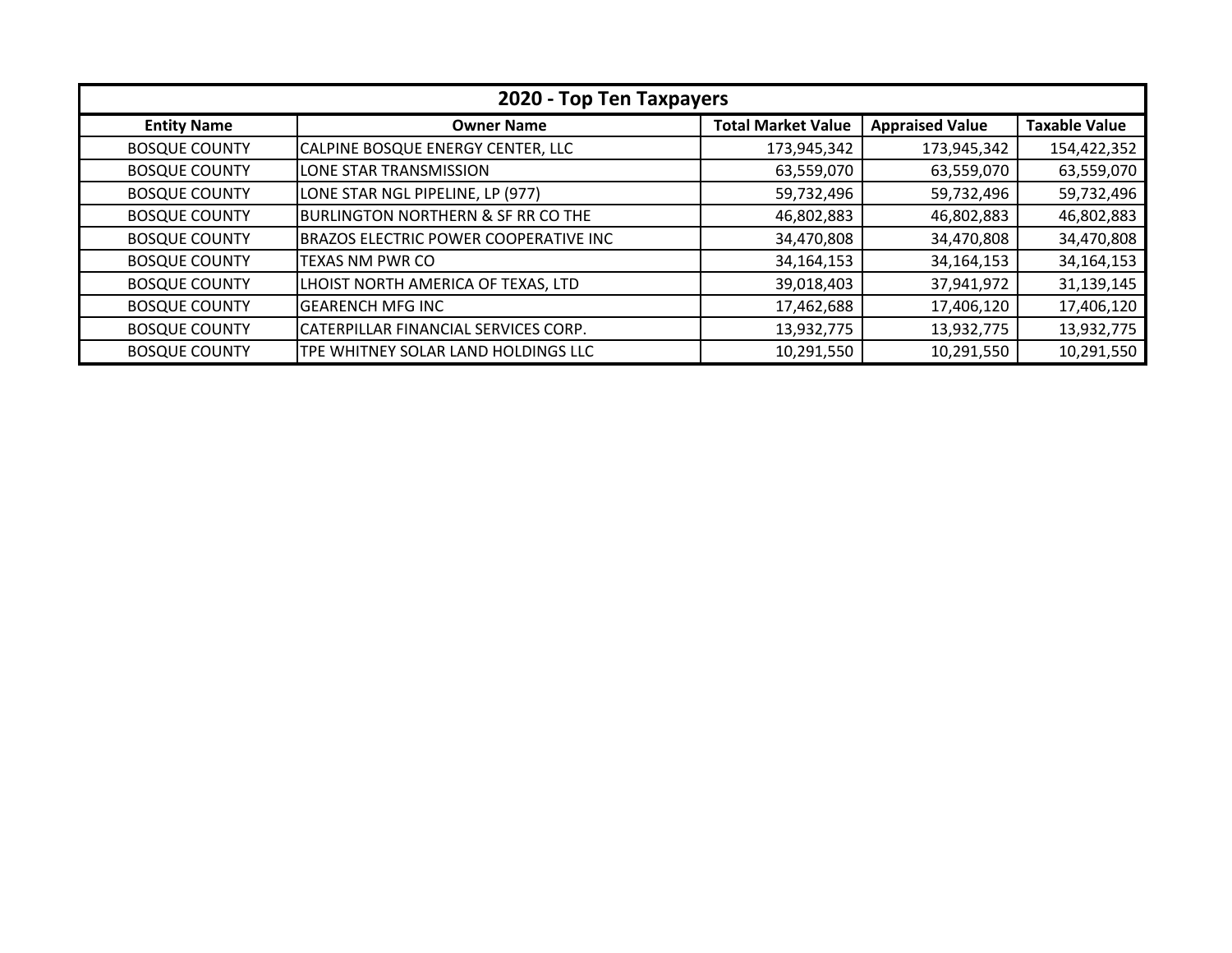| 2020 - Top Ten Taxpayers |                                            |                           |                        |                      |
|--------------------------|--------------------------------------------|---------------------------|------------------------|----------------------|
| <b>Entity Name</b>       | <b>Owner Name</b>                          | <b>Total Market Value</b> | <b>Appraised Value</b> | <b>Taxable Value</b> |
| <b>CHINA SPRING ISD</b>  | <b>VERA, ERASMO &amp; JENNIFER R</b>       | 889,884                   | 797,131                | 772,131              |
| <b>CHINA SPRING ISD</b>  | VERA, ERASMO SR & JENNIFER R               | 740,373                   | 691,198                | 691,198              |
| <b>CHINA SPRING ISD</b>  | BRANDENBURG, JACQUELYN & STACEY L EWING    | 577,620                   | 577,620                | 547,620              |
| <b>CHINA SPRING ISD</b>  | <b>INGRAM, J C &amp; BETTY</b>             | 832,145                   | 521,112                | 486,112              |
| <b>CHINA SPRING ISD</b>  | SHANKLE, TERESA J                          | 506,004                   | 506,004                | 471,004              |
| <b>CHINA SPRING ISD</b>  | <b>BELVILLE, KEITH</b>                     | 443,751                   | 349,821                | 349,821              |
| <b>CHINA SPRING ISD</b>  | WHITE, PATRICIA A LTE                      | 370,816                   | 370,816                | 335,816              |
| <b>CHINA SPRING ISD</b>  | <b>BAUMGARDNER, WAYNE A &amp; SANDRA P</b> | 367,206                   | 367,206                | 332,206              |
| <b>CHINA SPRING ISD</b>  | <b>GRIFFIN, RONALD DALE</b>                | 330,974                   | 330,974                | 305,974              |
| <b>CHINA SPRING ISD</b>  | DOMINGUEZ, LAVERNE O PICKLE                | 332,370                   | 332,370                | 297,370              |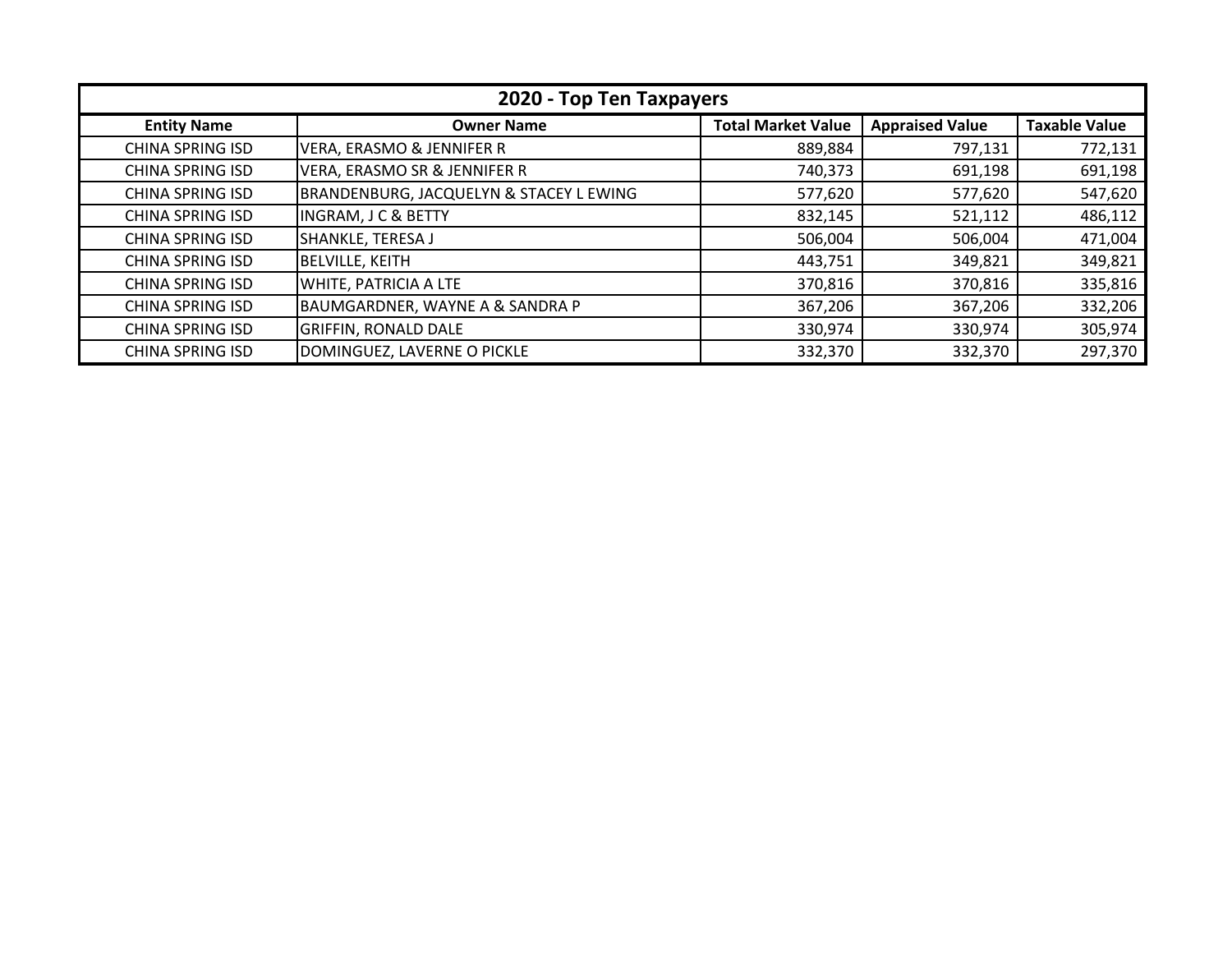| 2020 - Top Ten Taxpayers      |                                               |                           |                        |                      |  |
|-------------------------------|-----------------------------------------------|---------------------------|------------------------|----------------------|--|
| <b>Entity Name</b>            | <b>Owner Name</b>                             | <b>Total Market Value</b> | <b>Appraised Value</b> | <b>Taxable Value</b> |  |
| <b>BOSQUE COUNTY HOSPITAL</b> | CALPINE BOSQUE ENERGY CENTER, LLC             | 173,945,342               | 173,945,342            | 154,422,352          |  |
| <b>BOSQUE COUNTY HOSPITAL</b> | LONE STAR TRANSMISSION                        | 63,559,070                | 63,559,070             | 63,559,070           |  |
| <b>BOSQUE COUNTY HOSPITAL</b> | LONE STAR NGL PIPELINE, LP (977)              | 59,732,496                | 59,732,496             | 59,732,496           |  |
| <b>BOSQUE COUNTY HOSPITAL</b> | <b>BURLINGTON NORTHERN &amp; SF RR CO THE</b> | 36,468,214                | 36,468,214             | 36,468,214           |  |
| <b>BOSQUE COUNTY HOSPITAL</b> | <b>BRAZOS ELECTRIC POWER COOPERATIVE INC</b>  | 34,470,808                | 34,470,808             | 34,470,808           |  |
| <b>BOSQUE COUNTY HOSPITAL</b> | TEXAS NM PWR CO                               | 34, 164, 153              | 34,164,153             | 34, 164, 153         |  |
| <b>BOSQUE COUNTY HOSPITAL</b> | LHOIST NORTH AMERICA OF TEXAS, LTD            | 39,018,403                | 37,941,972             | 31,139,145           |  |
| <b>BOSQUE COUNTY HOSPITAL</b> | <b>GEARENCH MFG INC</b>                       | 17,462,688                | 17,406,120             | 17,406,120           |  |
| <b>BOSQUE COUNTY HOSPITAL</b> | CATERPILLAR FINANCIAL SERVICES CORP.          | 13,932,775                | 13,932,775             | 13,932,775           |  |
| <b>BOSQUE COUNTY HOSPITAL</b> | TPE WHITNEY SOLAR LAND HOLDINGS LLC           | 10,291,550                | 10,291,550             | 10,291,550           |  |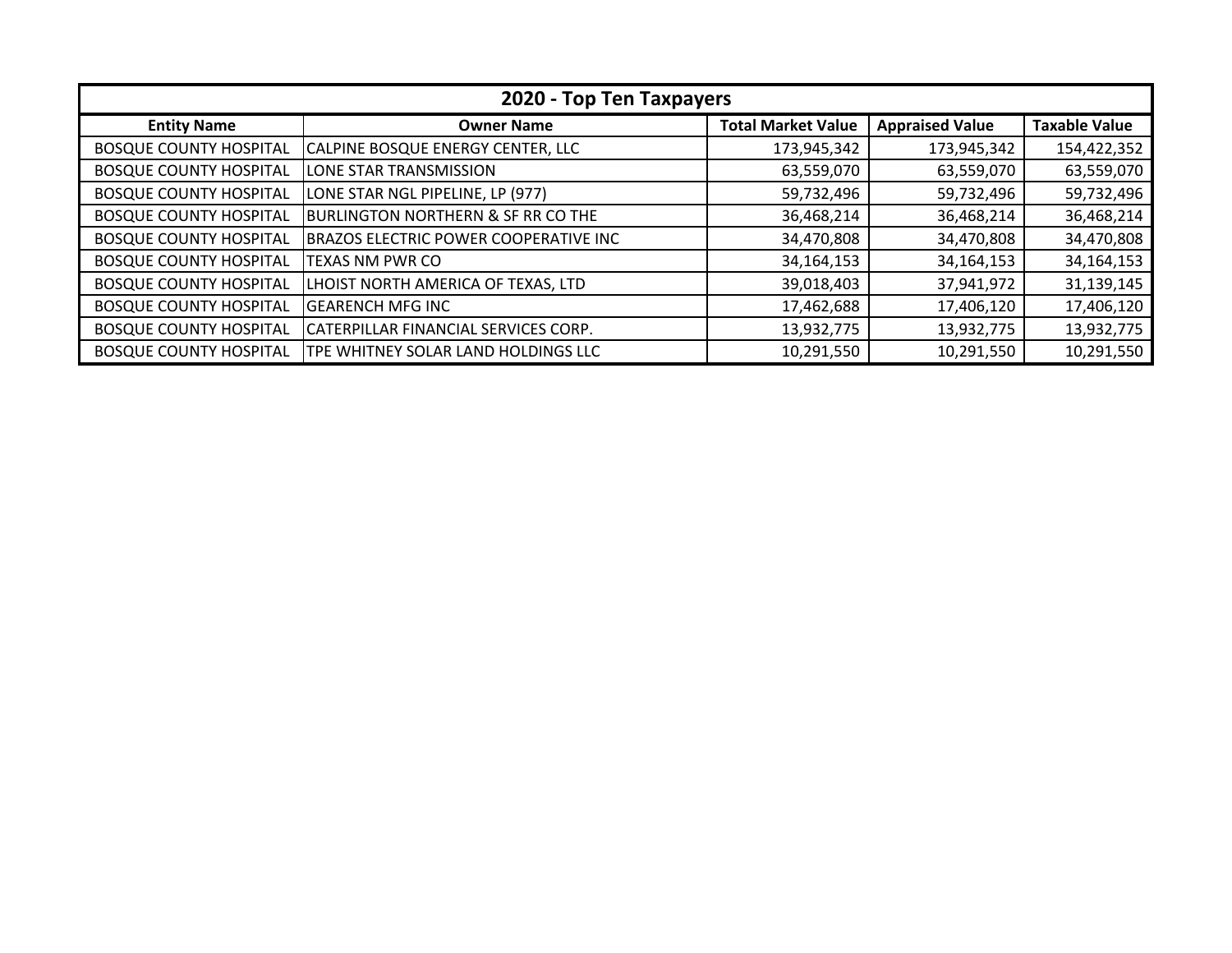| 2020 - Top Ten Taxpayers |                                               |                           |                        |                      |
|--------------------------|-----------------------------------------------|---------------------------|------------------------|----------------------|
| <b>Entity Name</b>       | <b>Owner Name</b>                             | <b>Total Market Value</b> | <b>Appraised Value</b> | <b>Taxable Value</b> |
| <b>ESD</b>               | CALPINE BOSQUE ENERGY CENTER, LLC             | 173,945,342               | 173,945,342            | 154,422,352          |
| <b>ESD</b>               | LONE STAR TRANSMISSION                        | 63,559,070                | 63,559,070             | 63,559,070           |
| <b>ESD</b>               | LONE STAR NGL PIPELINE, LP (977)              | 59,732,496                | 59,732,496             | 59,732,496           |
| <b>ESD</b>               | <b>BURLINGTON NORTHERN &amp; SF RR CO THE</b> | 36,468,214                | 36,468,214             | 36,468,214           |
| <b>ESD</b>               | <b>BRAZOS ELECTRIC POWER COOPERATIVE INC</b>  | 34,470,808                | 34,470,808             | 34,470,808           |
| <b>ESD</b>               | TEXAS NM PWR CO                               | 34,164,153                | 34, 164, 153           | 34, 164, 153         |
| <b>ESD</b>               | LHOIST NORTH AMERICA OF TEXAS, LTD            | 39,018,403                | 37,941,972             | 31,139,145           |
| <b>ESD</b>               | <b>GEARENCH MFG INC</b>                       | 17,462,688                | 17,406,120             | 17,406,120           |
| <b>ESD</b>               | CATERPILLAR FINANCIAL SERVICES CORP.          | 13,932,775                | 13,932,775             | 13,932,775           |
| <b>ESD</b>               | TPE WHITNEY SOLAR LAND HOLDINGS LLC           | 10,291,550                | 10,291,550             | 10,291,550           |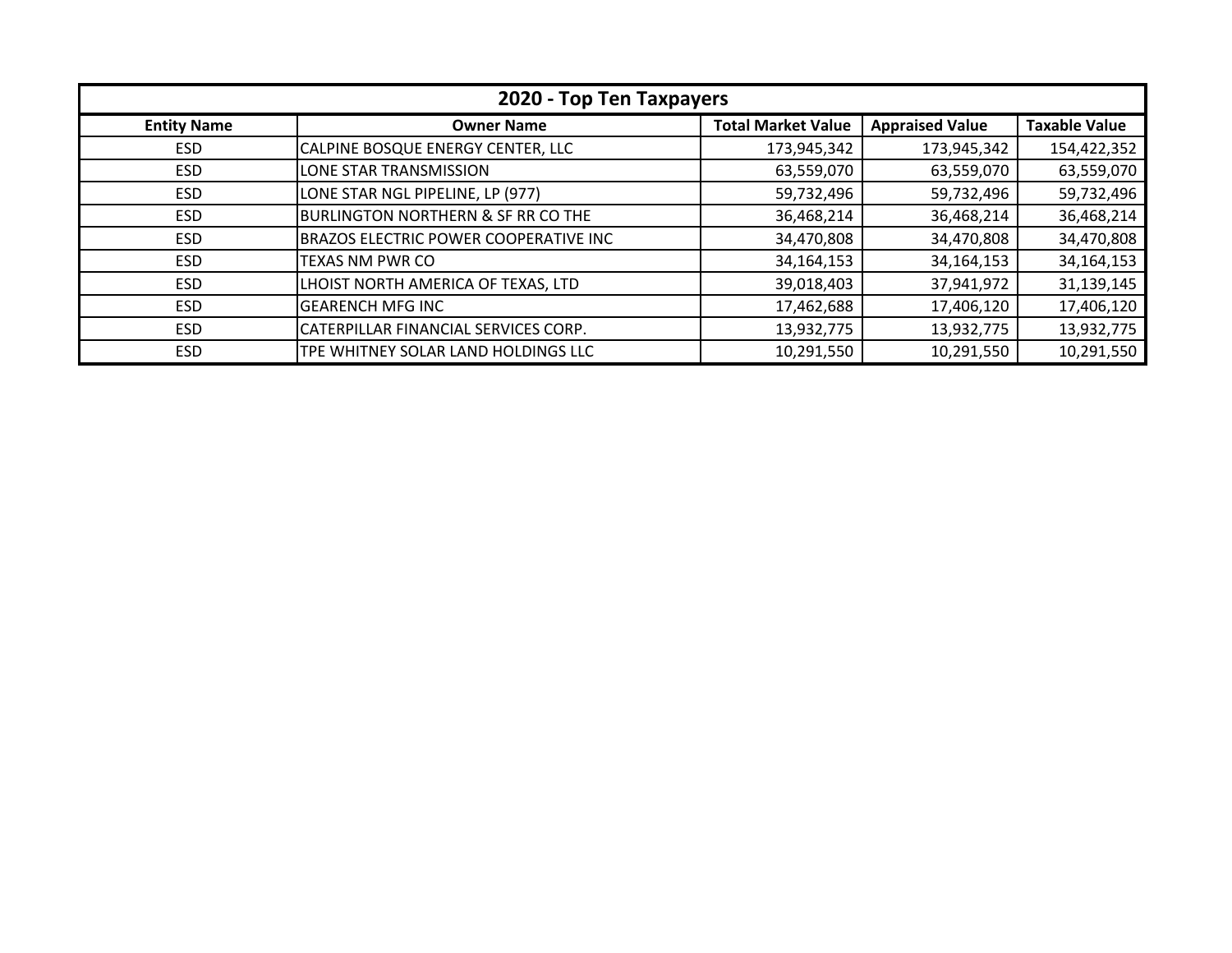| 2020 - Top Ten Taxpayers |                                               |                           |                        |                      |
|--------------------------|-----------------------------------------------|---------------------------|------------------------|----------------------|
| <b>Entity Name</b>       | <b>Owner Name</b>                             | <b>Total Market Value</b> | <b>Appraised Value</b> | <b>Taxable Value</b> |
| <b>CONS GROUNDWATER</b>  | CALPINE BOSQUE ENERGY CENTER, LLC             | 173,945,342               | 173,945,342            | 154,422,352          |
| <b>CONS GROUNDWATER</b>  | LONE STAR TRANSMISSION                        | 63,559,070                | 63,559,070             | 63,559,070           |
| <b>CONS GROUNDWATER</b>  | LONE STAR NGL PIPELINE, LP (977)              | 59,732,496                | 59,732,496             | 59,732,496           |
| <b>CONS GROUNDWATER</b>  | <b>BURLINGTON NORTHERN &amp; SF RR CO THE</b> | 36,468,214                | 36,468,214             | 36,468,214           |
| <b>CONS GROUNDWATER</b>  | BRAZOS ELECTRIC POWER COOPERATIVE INC         | 34,470,808                | 34,470,808             | 34,470,808           |
| <b>CONS GROUNDWATER</b>  | TEXAS NM PWR CO                               | 34,164,153                | 34,164,153             | 34, 164, 153         |
| <b>CONS GROUNDWATER</b>  | LHOIST NORTH AMERICA OF TEXAS, LTD            | 39,018,403                | 37,941,972             | 31,139,145           |
| <b>CONS GROUNDWATER</b>  | <b>GEARENCH MFG INC</b>                       | 17,462,688                | 17,406,120             | 17,406,120           |
| <b>CONS GROUNDWATER</b>  | CATERPILLAR FINANCIAL SERVICES CORP.          | 13,932,775                | 13,932,775             | 13,932,775           |
| <b>CONS GROUNDWATER</b>  | <b>TPE WHITNEY SOLAR LAND HOLDINGS LLC</b>    | 10,291,550                | 10,291,550             | 10,291,550           |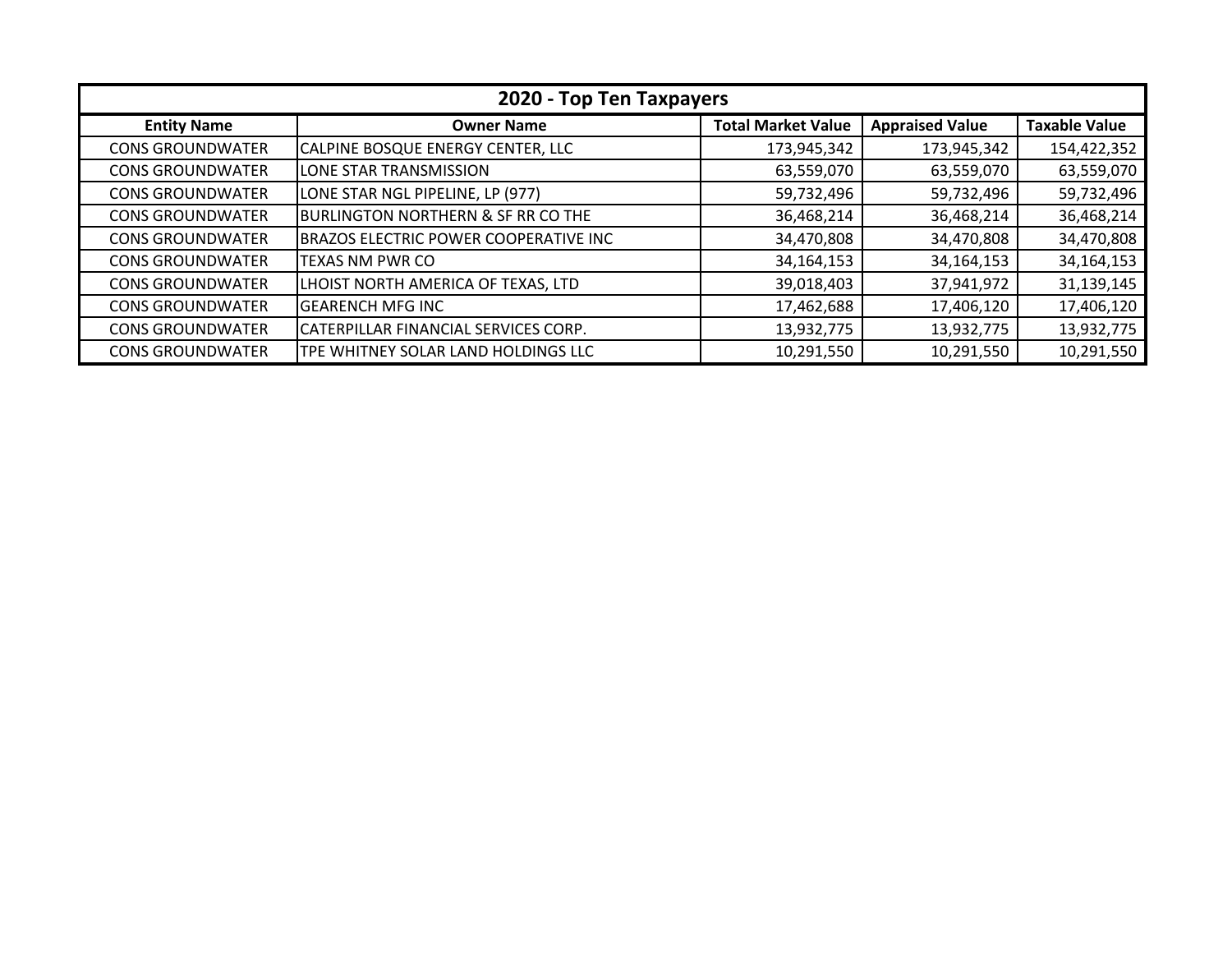| 2020 - Top Ten Taxpayers  |                                            |                           |                        |                      |
|---------------------------|--------------------------------------------|---------------------------|------------------------|----------------------|
| <b>Entity Name</b>        | <b>Owner Name</b>                          | <b>Total Market Value</b> | <b>Appraised Value</b> | <b>Taxable Value</b> |
| <b>CRANFILLS GAP CITY</b> | MOORE, (JAMES) E                           | 410,120                   | 410,120                | 410,120              |
| <b>CRANFILLS GAP CITY</b> | FIRST SECURITY STATE BANK OF CRANFILLS GAP | 385,924                   | 385,924                | 385,924              |
| <b>CRANFILLS GAP CITY</b> | <b>CRICKET BOX INC, THE</b>                | 243,720                   | 243,720                | 243,720              |
| <b>CRANFILLS GAP CITY</b> | CARLSON, OWEN                              | 202,222                   | 202,222                | 202,222              |
| <b>CRANFILLS GAP CITY</b> | LEE, BARBARA A                             | 191,677                   | 191,677                | 191,677              |
| <b>CRANFILLS GAP CITY</b> | MOORE, DALTON C & (ELAINE M)               | 178,190                   | 178,190                | 178,190              |
| <b>CRANFILLS GAP CITY</b> | UNITED ELECTRIC COOP SERVICES, INC         | 168,710                   | 168,710                | 168,710              |
| <b>CRANFILLS GAP CITY</b> | SMITH, MICHAEL L                           | 167,044                   | 167,044                | 167,044              |
| <b>CRANFILLS GAP CITY</b> | <b>VIERTEL, BOBBY H</b>                    | 159,006                   | 159,006                | 159,006              |
| <b>CRANFILLS GAP CITY</b> | CORNER EXPRESS HOLDINGS LLC                | 152,116                   | 152,116                | 152,116              |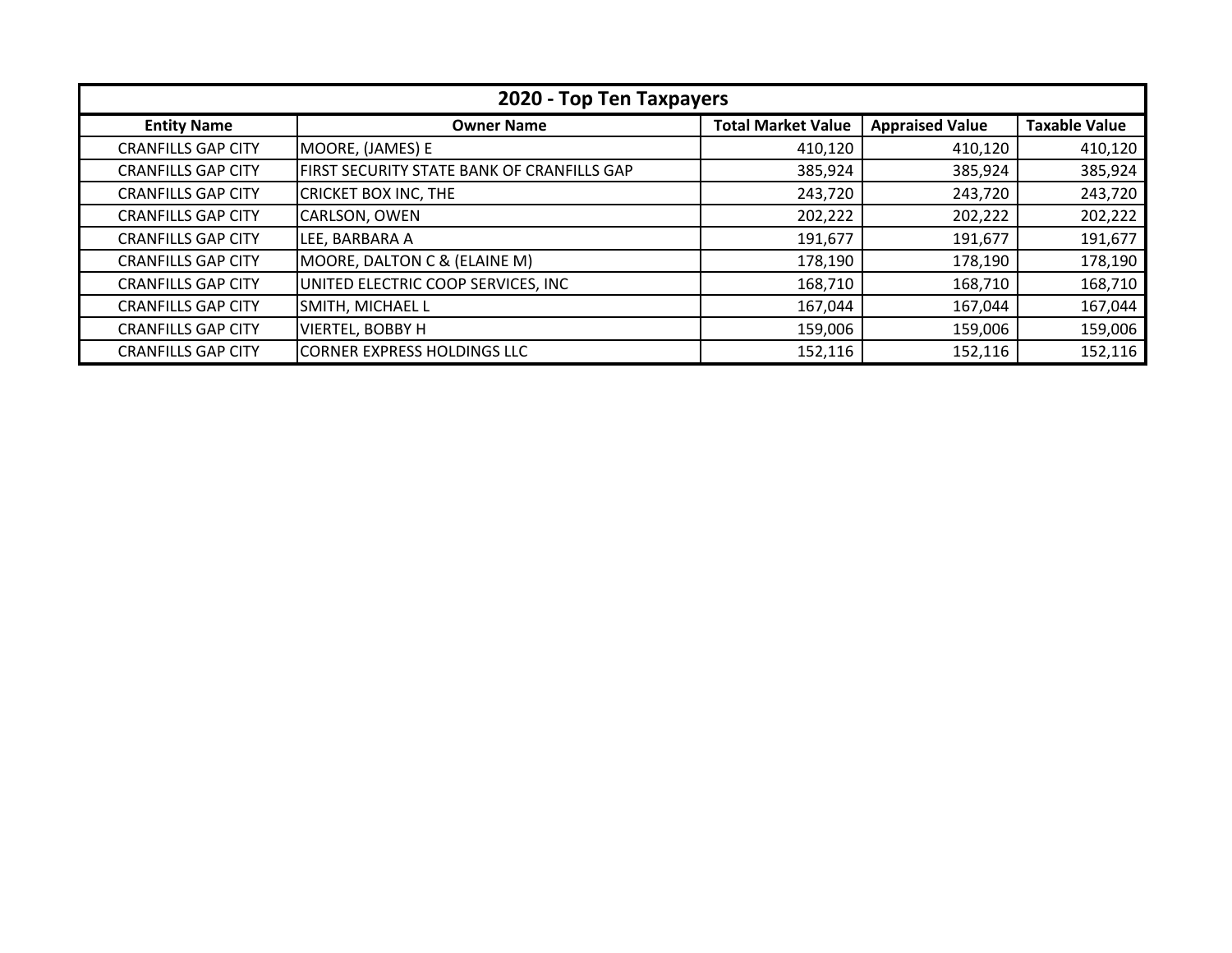| 2020 - Top Ten Taxpayers |                                               |                           |                        |                      |
|--------------------------|-----------------------------------------------|---------------------------|------------------------|----------------------|
| <b>Entity Name</b>       | <b>Owner Name</b>                             | <b>Total Market Value</b> | <b>Appraised Value</b> | <b>Taxable Value</b> |
| <b>CLIFTON ISD</b>       | CALPINE BOSQUE ENERGY CENTER, LLC             | 173,945,342               | 173,945,342            | 154,422,352          |
| <b>CLIFTON ISD</b>       | BRAZOS ELECTRIC POWER COOPERATIVE INC         | 31,461,949                | 31,461,949             | 31,461,949           |
| <b>CLIFTON ISD</b>       | LONE STAR TRANSMISSION                        | 20,417,220                | 20,417,220             | 20,417,220           |
| <b>CLIFTON ISD</b>       | <b>TEXAS NM PWR CO</b>                        | 19,859,152                | 19,859,152             | 19,859,152           |
| <b>CLIFTON ISD</b>       | <b>GEARENCH MFG INC</b>                       | 17,462,688                | 17,406,120             | 17,406,120           |
| <b>CLIFTON ISD</b>       | <b>BURLINGTON NORTHERN &amp; SF RR CO THE</b> | 10,912,082                | 10,912,082             | 10,912,082           |
| <b>CLIFTON ISD</b>       | <b>CLIFTON MOULDING CORP</b>                  | 5,006,790                 | 5,006,790              | 4,842,728            |
| <b>CLIFTON ISD</b>       | HANSON AGGREGATES, INC                        | 4,818,730                 | 4,818,730              | 4,818,730            |
| <b>CLIFTON ISD</b>       | <b>PARSONS INVESTMENTS LLC</b>                | 4,041,421                 | 4,041,421              | 4,041,421            |
| <b>CLIFTON ISD</b>       | <b>AUTOMOTIVE RENTALS, INC</b>                | 3,989,636                 | 3,989,636              | 3,989,636            |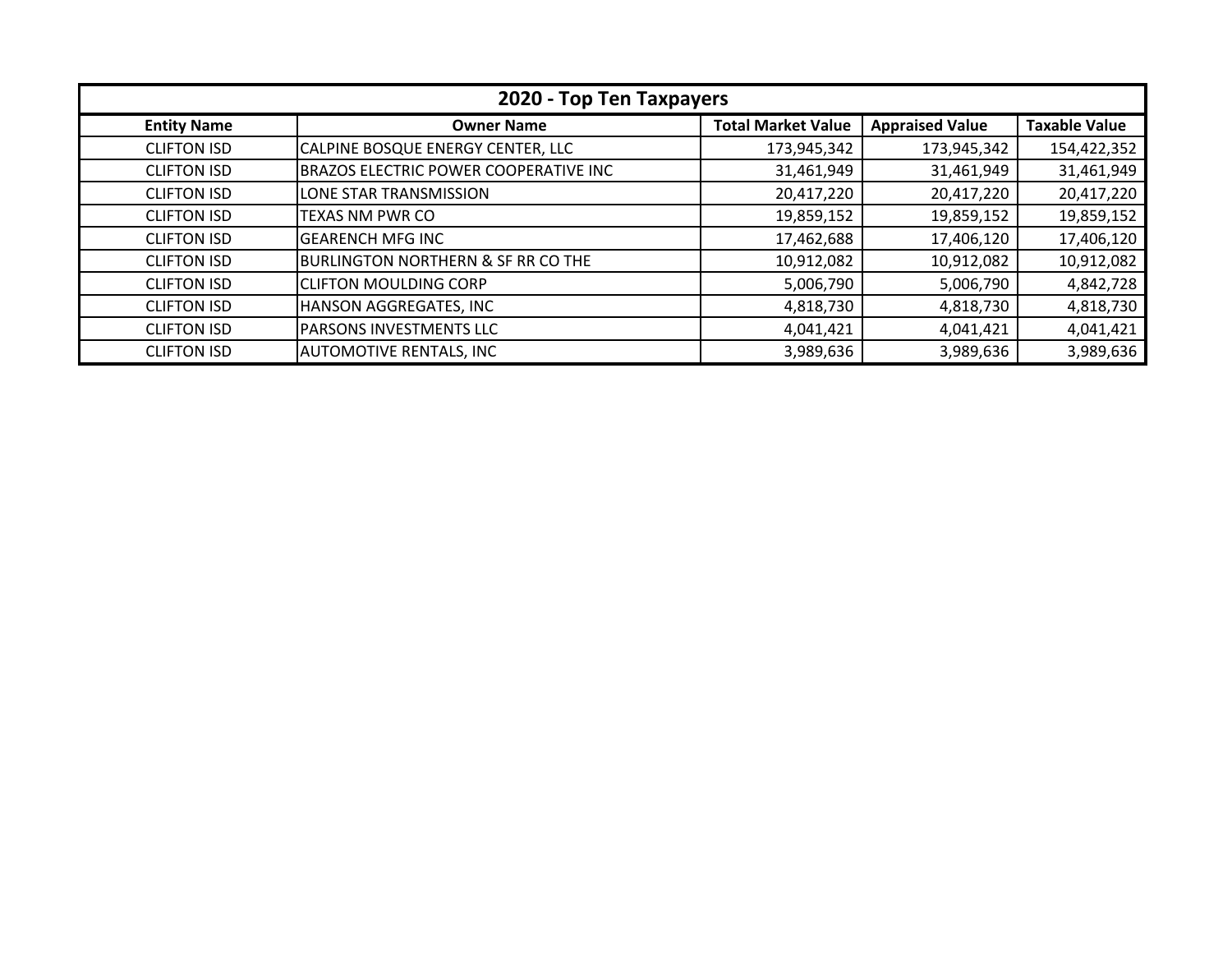| 2020 - Top Ten Taxpayers |                                    |                           |                        |                      |
|--------------------------|------------------------------------|---------------------------|------------------------|----------------------|
| <b>Entity Name</b>       | <b>Owner Name</b>                  | <b>Total Market Value</b> | <b>Appraised Value</b> | <b>Taxable Value</b> |
| <b>IREDELL CITY</b>      | TEXAS NM PWR CO                    | 357,000                   | 357,000                | 357,000              |
| <b>IREDELL CITY</b>      | <b>OWEN, LARRY &amp; PATSY</b>     | 336,443                   | 335,358                | 335,358              |
| <b>IREDELL CITY</b>      | WOODY, GAIL BONHAM                 | 306,034                   | 306,034                | 306,034              |
| <b>IREDELL CITY</b>      | OSBORNE, CHARLES E & DORRIS M      | 297,747                   | 295,944                | 295,944              |
| <b>IREDELL CITY</b>      | 4SES, LLC                          | 290,559                   | 290,559                | 290,559              |
| <b>IREDELL CITY</b>      | MCDONEL, DUFF G JR & NAOMIK        | 206,212                   | 206,212                | 206,212              |
| <b>IREDELL CITY</b>      | <b>FOUTS, TROY</b>                 | 205,261                   | 205,261                | 205,261              |
| <b>IREDELL CITY</b>      | <b>CORNER EXPRESS HOLDINGS LLC</b> | 203,490                   | 203,490                | 203,490              |
| <b>IREDELL CITY</b>      | <b>WUEMLING, STEPHEN L</b>         | 200,079                   | 200,079                | 200,079              |
| <b>IREDELL CITY</b>      | SHEFFIELD, WILLIAM V & WENDI S     | 182,174                   | 178,104                | 178,104              |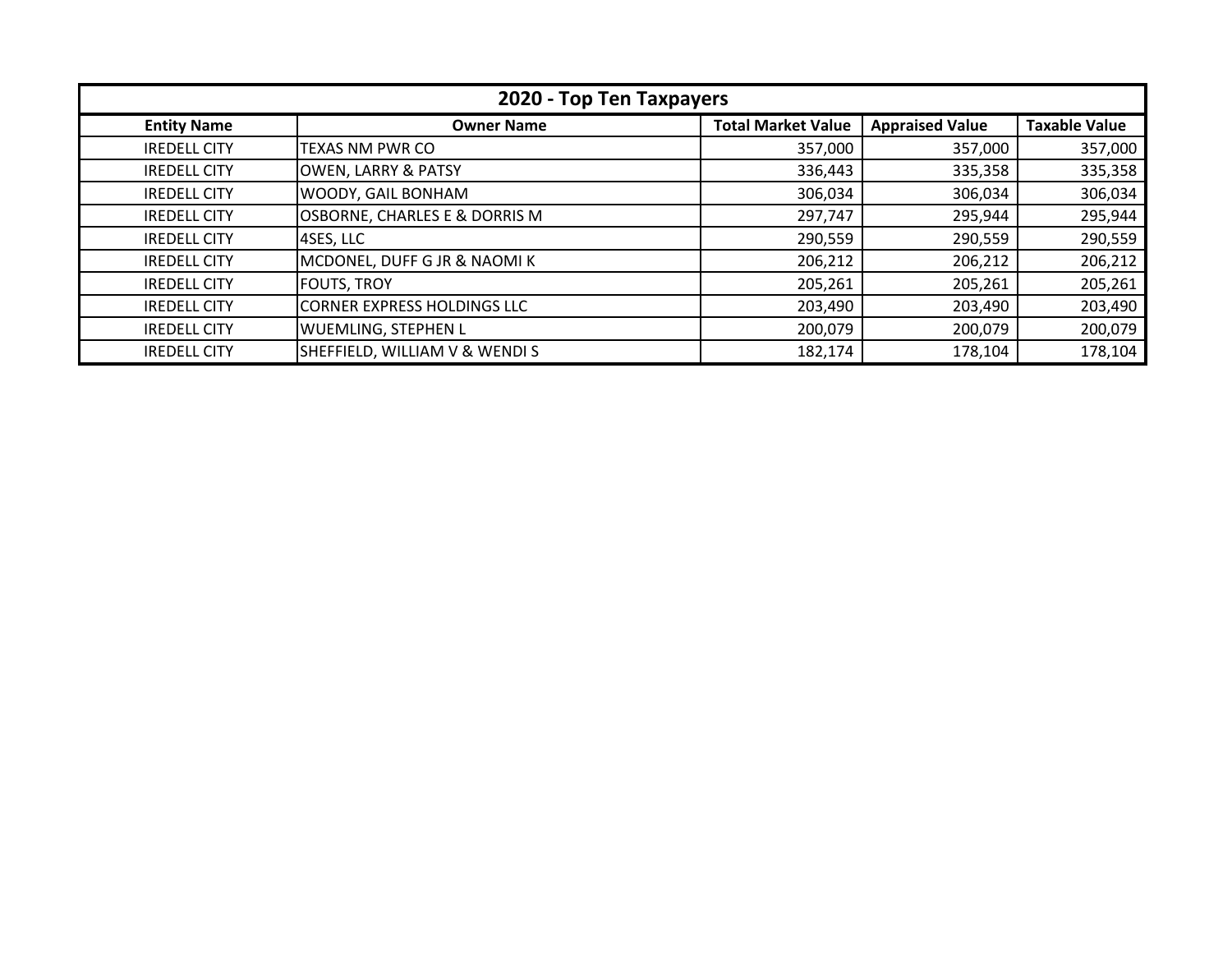| 2020 - Top Ten Taxpayers |                                        |                           |                        |                      |
|--------------------------|----------------------------------------|---------------------------|------------------------|----------------------|
| <b>Entity Name</b>       | <b>Owner Name</b>                      | <b>Total Market Value</b> | <b>Appraised Value</b> | <b>Taxable Value</b> |
| <b>CRANFILLS GAP ISD</b> | LONE STAR TRANSMISSION                 | 4,595,460                 | 4,595,460              | 4,595,460            |
| <b>CRANFILLS GAP ISD</b> | L E BROWN RANCH HOLDINGS LP            | 5,436,731                 | 2,493,305              | 2,493,305            |
| <b>CRANFILLS GAP ISD</b> | LAKE, DAVID & SHIRLEY                  | 14,892,910                | 1,494,513              | 1,494,513            |
| <b>CRANFILLS GAP ISD</b> | <b>BJKS PROPERTIES LTD</b>             | 5,001,656                 | 1,312,021              | 1,312,021            |
| <b>CRANFILLS GAP ISD</b> | INEILS CREEK PROPERTY CO LTD           | 6,626,382                 | 1,185,959              | 1,185,959            |
| <b>CRANFILLS GAP ISD</b> | WELLS, STEPHEN A & JUDY B              | 2,520,841                 | 1,101,491              | 1,066,491            |
| <b>CRANFILLS GAP ISD</b> | THOMASON, R B & SIDNEY                 | 3,194,232                 | 840,779                | 805,779              |
| <b>CRANFILLS GAP ISD</b> | <b>GOOD, ROBERT H JR &amp; LAURA E</b> | 2,315,318                 | 794,858                | 769,858              |
| <b>CRANFILLS GAP ISD</b> | <b>GRELLE, MARTIN G &amp; JOYCE T</b>  | 1,006,372                 | 799,287                | 764,287              |
| <b>CRANFILLS GAP ISD</b> | BAR W BARKING CAT LTD                  | 4,821,425                 | 754,857                | 754,857              |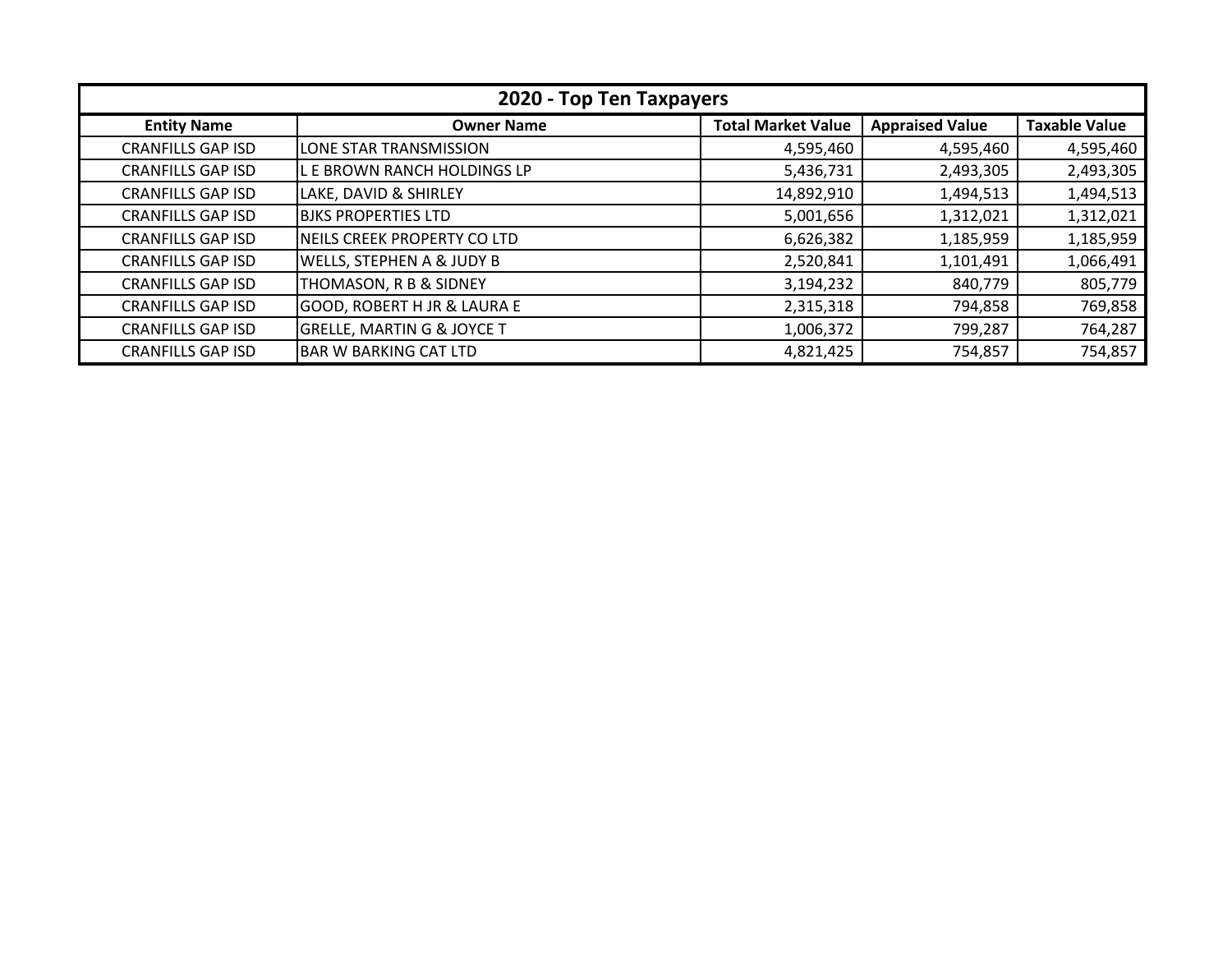| 2020 - Top Ten Taxpayers |                                               |                           |                        |                      |
|--------------------------|-----------------------------------------------|---------------------------|------------------------|----------------------|
| <b>Entity Name</b>       | <b>Owner Name</b>                             | <b>Total Market Value</b> | <b>Appraised Value</b> | <b>Taxable Value</b> |
| <b>MERIDIAN CITY</b>     | DOUBLE B FOODS, INC                           | 6,513,381                 | 6,513,381              | 6,513,381            |
| <b>MERIDIAN CITY</b>     | R MILLER FAMILY LP                            | 2,519,299                 | 2,495,373              | 2,495,373            |
| <b>MERIDIAN CITY</b>     | TPI MERIDIAN, LLC                             | 1,981,180                 | 1,981,180              | 1,981,180            |
| <b>MERIDIAN CITY</b>     | <b>TEXAS NM PWR CO</b>                        | 1,542,753                 | 1,542,753              | 1,542,753            |
| <b>MERIDIAN CITY</b>     | <b>BURLINGTON NORTHERN &amp; SF RR CO THE</b> | 1,314,905                 | 1,314,905              | 1,314,905            |
| <b>MERIDIAN CITY</b>     | YELLOW JACKET SOLAR LLC                       | 5,851,240                 | 5,851,240              | 1,170,248            |
| <b>MERIDIAN CITY</b>     | <b>PIONEER BANK</b>                           | 863,829                   | 863,829                | 863,829              |
| <b>MERIDIAN CITY</b>     | <b>BROOKSHIRE BROTHERS INC</b>                | 798,729                   | 798,729                | 798,729              |
| <b>MERIDIAN CITY</b>     | <b>ATMOS ENERGY/MID-TEX DIV</b>               | 781,350                   | 781,350                | 781,350              |
| <b>MERIDIAN CITY</b>     | <b>KEITH PROPERTIES INC</b>                   | 739,500                   | 739,500                | 739,500              |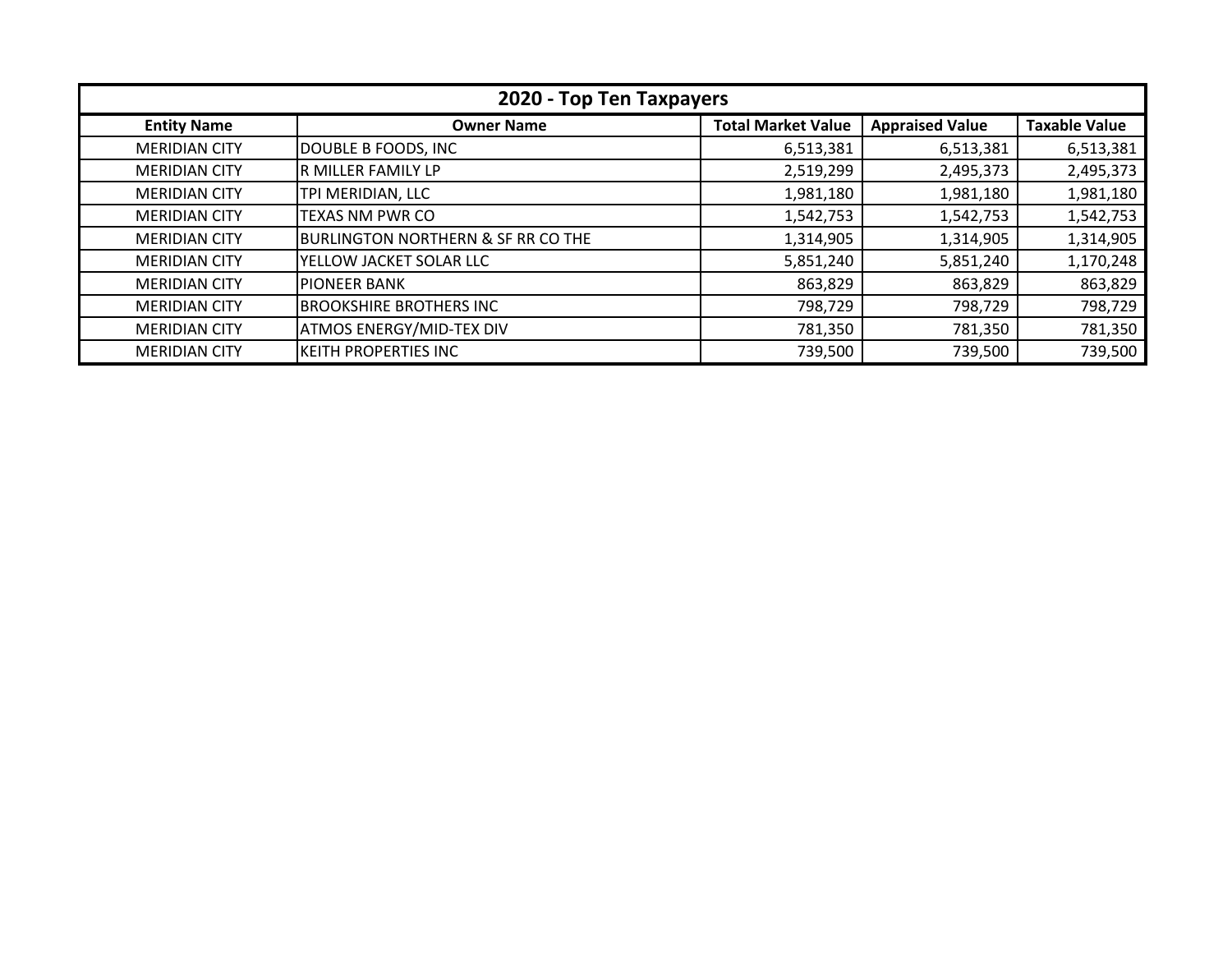| 2020 - Top Ten Taxpayers |                                   |                           |                        |                      |
|--------------------------|-----------------------------------|---------------------------|------------------------|----------------------|
| <b>Entity Name</b>       | <b>Owner Name</b>                 | <b>Total Market Value</b> | <b>Appraised Value</b> | <b>Taxable Value</b> |
| HICO ISD                 | LONE STAR TRANSMISSION            | 2,333,910                 | 2,333,910              | 2,333,910            |
| HICO ISD                 | MORNING STAR FAMILY L P, THE      | 9,034,393                 | 1,378,323              | 1,378,323            |
| HICO ISD                 | MULLIN, COREY & JOURDAN           | 408,226                   | 408,226                | 408,226              |
| HICO ISD                 | <b>BOSQHAM PARK LLC</b>           | 697,335                   | 337,990                | 337,990              |
| HICO ISD                 | KING, JAMES B & ELISA             | 300,465                   | 300,465                | 300,465              |
| HICO ISD                 | LITTLETON, JODY E                 | 962,835                   | 319,600                | 284,600              |
| HICO ISD                 | <b>STOVALL, ZACHARY A</b>         | 313,716                   | 265,875                | 240,875              |
| HICO ISD                 | WETHERINGTON, WALTER & CAROL LTE  | 382,193                   | 230,007                | 195,007              |
| HICO ISD                 | <b>BODEN, DOMONIC</b>             | 214,477                   | 210,306                | 185,306              |
| HICO ISD                 | <b>CLEVELAND, DON &amp; CAROL</b> | 176,908                   | 176,908                | 176,908              |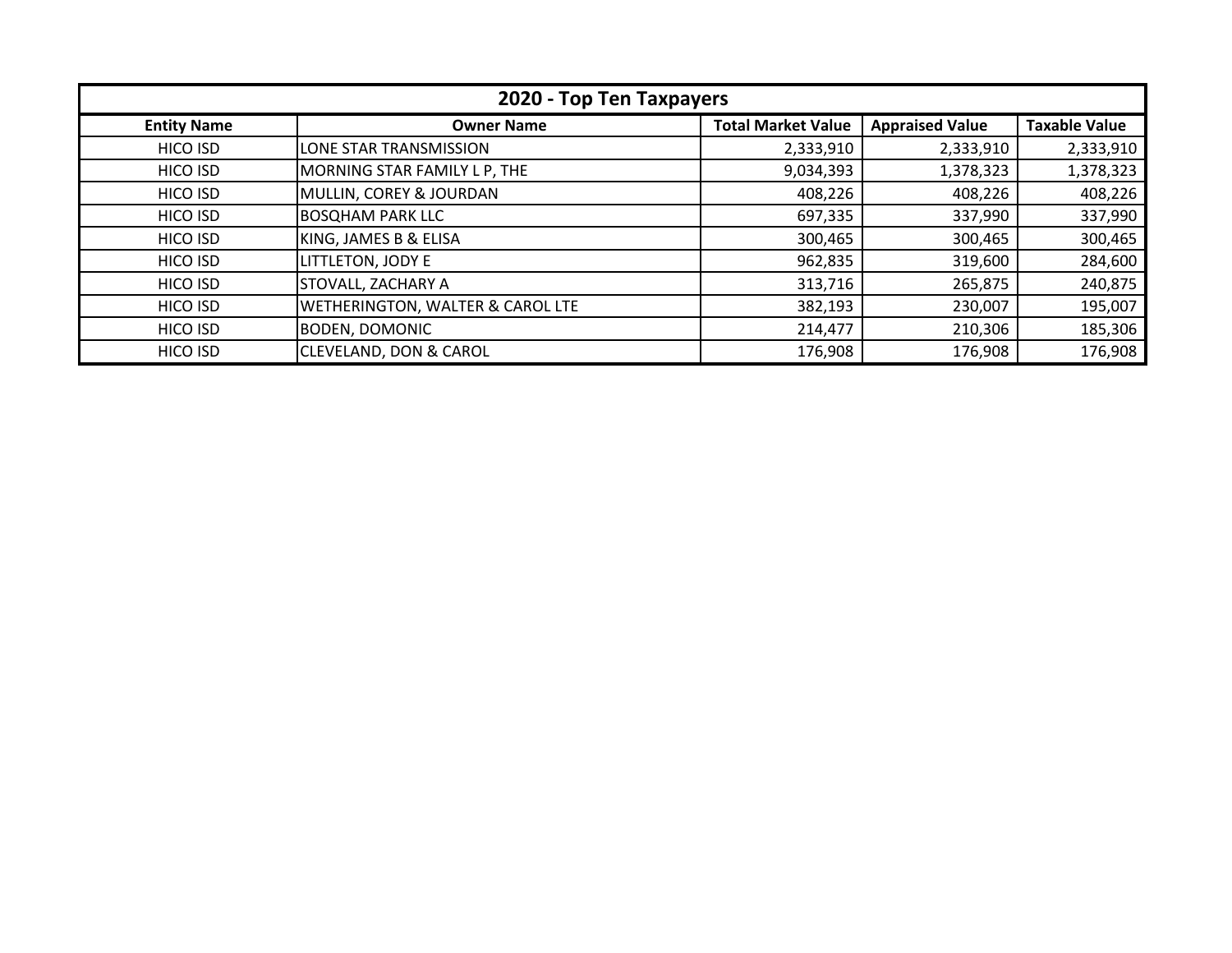| 2020 - Top Ten Taxpayers |                                               |                           |                        |                      |
|--------------------------|-----------------------------------------------|---------------------------|------------------------|----------------------|
| <b>Entity Name</b>       | <b>Owner Name</b>                             | <b>Total Market Value</b> | <b>Appraised Value</b> | <b>Taxable Value</b> |
| <b>MORGAN CITY</b>       | <b>GREEN PROPERTIES, LLC</b>                  | 846,134                   | 846,134                | 846,134              |
| <b>MORGAN CITY</b>       | <b>BURLINGTON NORTHERN &amp; SF RR CO THE</b> | 659,268                   | 659,268                | 659,268              |
| <b>MORGAN CITY</b>       | TEXAS NM PWR CO                               | 429,000                   | 429,000                | 429,000              |
| <b>MORGAN CITY</b>       | KINNARD, JAKE D                               | 427,378                   | 427,378                | 427,378              |
| <b>MORGAN CITY</b>       | <b>NEPAL BROTHERS LLC</b>                     | 346,649                   | 346,649                | 346,649              |
| <b>MORGAN CITY</b>       | NOORANI, ABDUL R                              | 236,904                   | 236,904                | 236,904              |
| <b>MORGAN CITY</b>       | PAYNE, JASON                                  | 232,781                   | 232,781                | 232,781              |
| <b>MORGAN CITY</b>       | <b>WALDREP, PAUL R</b>                        | 217,054                   | 217,054                | 217,054              |
| <b>MORGAN CITY</b>       | PAYNE, KELLY D & JOETTA                       | 333,778                   | 201,880                | 201,880              |
| <b>MORGAN CITY</b>       | DOLGENCORP OF TEXAS, INC                      | 156,538                   | 156,538                | 156,538              |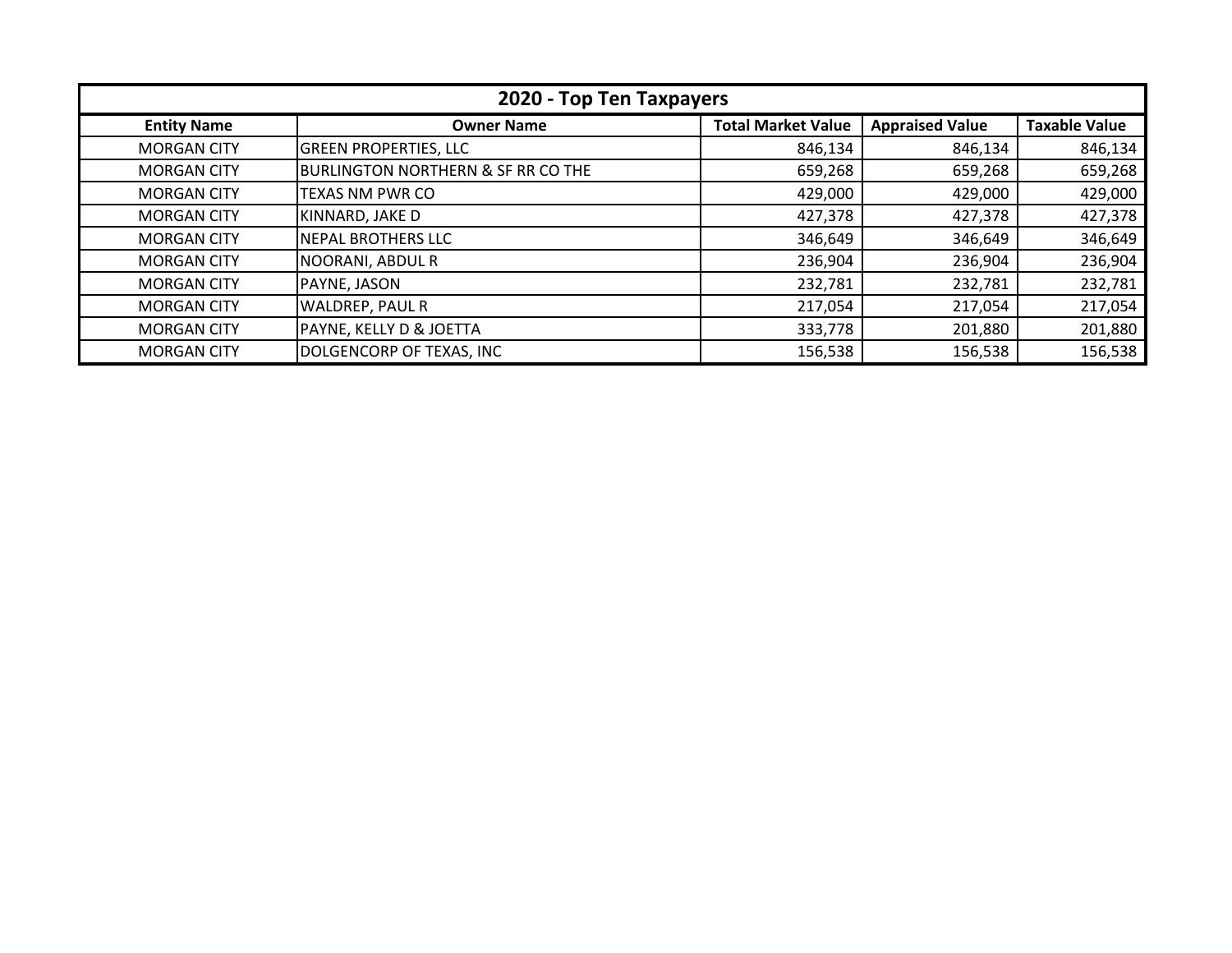| 2020 - Top Ten Taxpayers |                                      |                           |                        |                      |
|--------------------------|--------------------------------------|---------------------------|------------------------|----------------------|
| <b>Entity Name</b>       | <b>Owner Name</b>                    | <b>Total Market Value</b> | <b>Appraised Value</b> | <b>Taxable Value</b> |
| <b>IREDELL ISD</b>       | LONE STAR TRANSMISSION               | 27,899,040                | 27,899,040             | 27,899,040           |
| <b>IREDELL ISD</b>       | LONE STAR NGL PIPELINE, LP (977)     | 7,759,790                 | 7,759,790              | 7,759,790            |
| <b>IREDELL ISD</b>       | CATERPILLAR FINANCIAL SERVICES CORP. | 5,260,325                 | 5,260,325              | 5,260,325            |
| <b>IREDELL ISD</b>       | 4SES, LLC                            | 13,876,914                | 3,014,538              | 3,014,538            |
| <b>IREDELL ISD</b>       | TEXAS NM PWR CO                      | 2,145,990                 | 2,145,990              | 2,145,990            |
| <b>IREDELL ISD</b>       | ETC TEXAS PIPELINE LTD               | 1,550,150                 | 1,550,150              | 1,550,150            |
| <b>IREDELL ISD</b>       | <b>DEMETRUK FAMILY, LLC</b>          | 1,530,383                 | 1,530,383              | 1,530,383            |
| <b>IREDELL ISD</b>       | IMESA RANCH PARTNERS LP              | 2,738,925                 | 1,445,871              | 1,410,871            |
| <b>IREDELL ISD</b>       | TOWERMAN PROPERTIES, LLC             | 6,422,997                 | 1,425,716              | 1,400,716            |
| <b>IREDELL ISD</b>       | COOLWATER LAND COMPANY LP            | 6,727,050                 | 1,250,734              | 1,250,734            |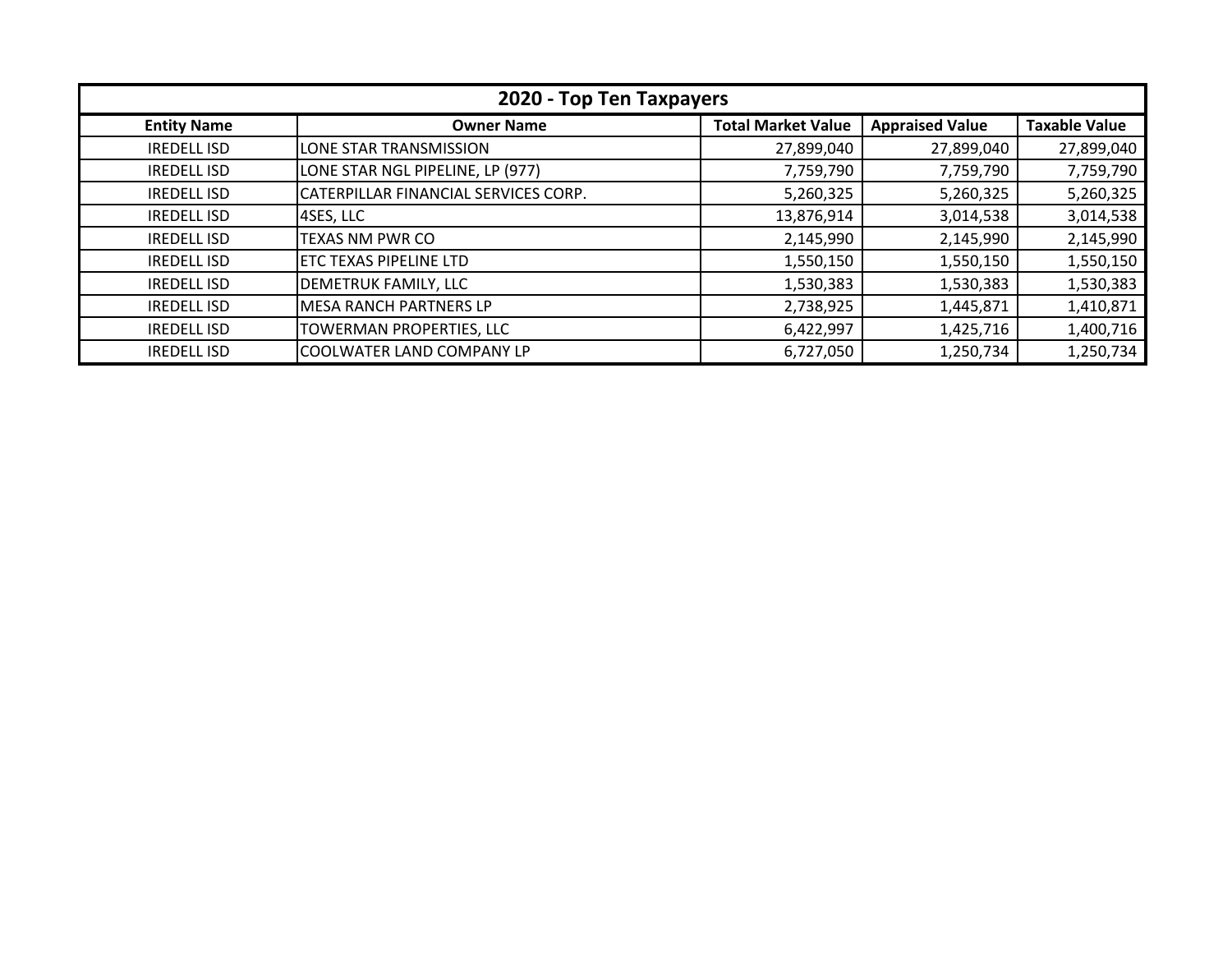| 2020 - Top Ten Taxpayers |                                               |                           |                        |                      |
|--------------------------|-----------------------------------------------|---------------------------|------------------------|----------------------|
| <b>Entity Name</b>       | <b>Owner Name</b>                             | <b>Total Market Value</b> | <b>Appraised Value</b> | <b>Taxable Value</b> |
| <b>VALLEY MILLS CITY</b> | <b>D &amp; E CASTLE HOLDINGS LLC</b>          | 1,037,548                 | 1,037,548              | 1,037,548            |
| <b>VALLEY MILLS CITY</b> | TEXAS NM PWR CO                               | 968,780                   | 968,780                | 968,780              |
| <b>VALLEY MILLS CITY</b> | <b>BURLINGTON NORTHERN &amp; SF RR CO THE</b> | 949,105                   | 949,105                | 949,105              |
| <b>VALLEY MILLS CITY</b> | <b>BROOKSHIRE BROTHERS INC.</b>               | 910,020                   | 910,020                | 910,020              |
| <b>VALLEY MILLS CITY</b> | RAYMOND GARCIA CONSTRUCTION INC               | 840,603                   | 840,603                | 840,603              |
| <b>VALLEY MILLS CITY</b> | FIRST NATIONAL BANK BOSQUE COUNTY             | 697,098                   | 697,098                | 697,098              |
| <b>VALLEY MILLS CITY</b> | B & B EXPRESS #80                             | 668,688                   | 668,688                | 668,688              |
| <b>VALLEY MILLS CITY</b> | NUTT, HUBERT B JR                             | 619,487                   | 619,487                | 616,487              |
| <b>VALLEY MILLS CITY</b> | HUNTER HOMES, INC                             | 543,231                   | 543,231                | 543,231              |
| <b>VALLEY MILLS CITY</b> | <b>SHAMPTON, RENA S &amp; JOHN F</b>          | 490,915                   | 490,915                | 487,915              |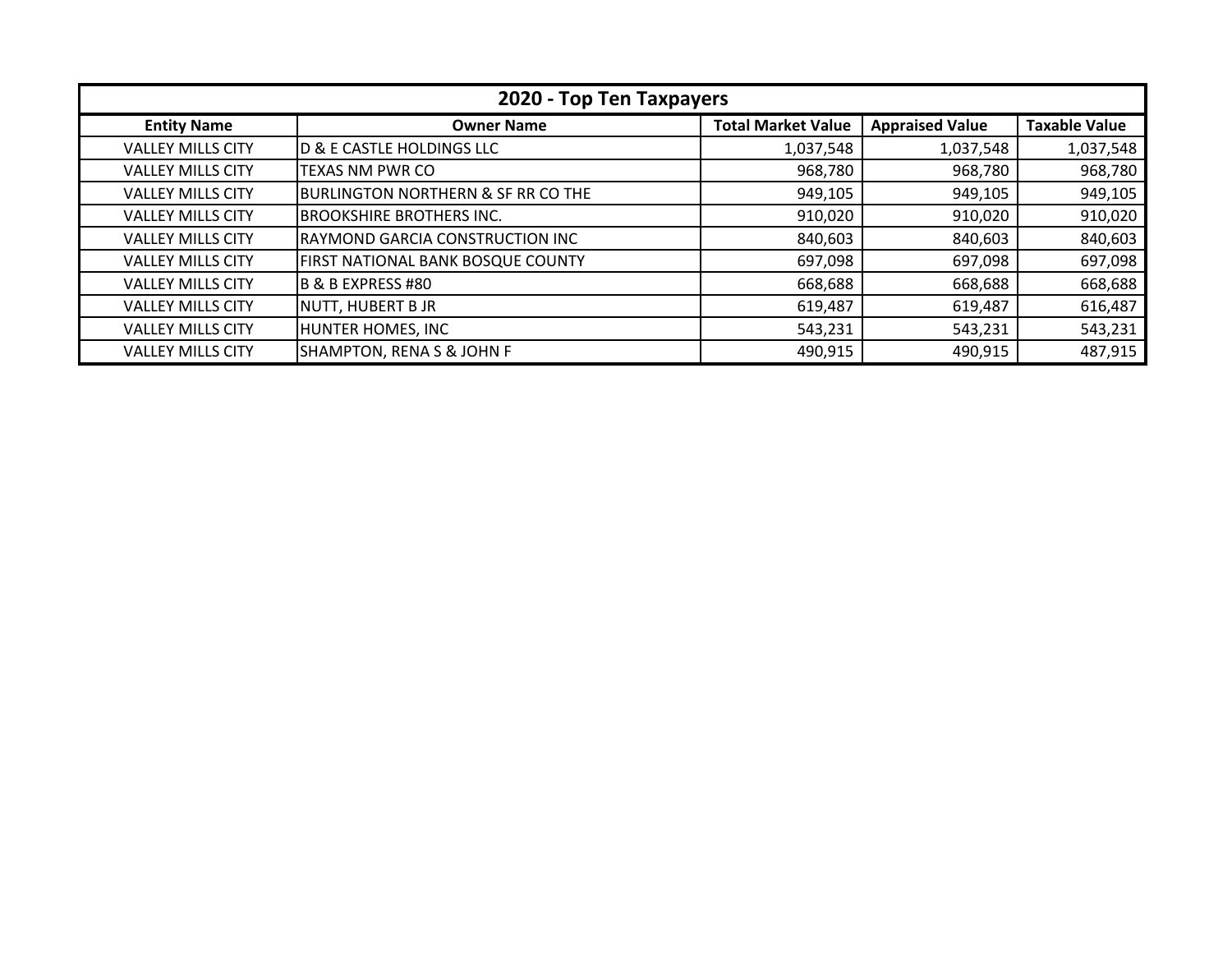| 2020 - Top Ten Taxpayers |                                               |                           |                        |                      |
|--------------------------|-----------------------------------------------|---------------------------|------------------------|----------------------|
| <b>Entity Name</b>       | <b>Owner Name</b>                             | <b>Total Market Value</b> | <b>Appraised Value</b> | <b>Taxable Value</b> |
| JONESBORO ISD            | <b>KETTLER, KEVIN WADE</b>                    | 685,257                   | 284,051                | 259,051              |
| JONESBORO ISD            | <b>EDGE, PAUL E</b>                           | 593,616                   | 152,799                | 152,799              |
| JONESBORO ISD            | <b>RICHARDS, VIRGINIA L &amp; AUBREY W JR</b> | 267,905                   | 164,093                | 140,643              |
| <b>JONESBORO ISD</b>     | L E BROWN RANCH HOLDINGS LP                   | 1,338,731                 | 107,868                | 107,868              |
| JONESBORO ISD            | <b>BELKNAP, MEGAN L</b>                       | 82,867                    | 81,210                 | 81,210               |
| JONESBORO ISD            | DANIEL, WALLACE D JR                          | 199,775                   | 5,502                  | 5,502                |
| JONESBORO ISD            | <b>MASSEY BENTON PARTNERSHIP</b>              | 197,701                   | 5,445                  | 5,445                |
| JONESBORO ISD            | <b>BASHAM RANCH LTD</b>                       | 179,706                   | 4,949                  | 4,949                |
| <b>JONESBORO ISD</b>     | DANIEL, WALLACE D JR                          | 101,535                   | 2,796                  | 2,796                |
| <b>JONESBORO ISD</b>     | DANIEL, RICHARD LTE                           | 77,789                    | 1,843                  | 1,843                |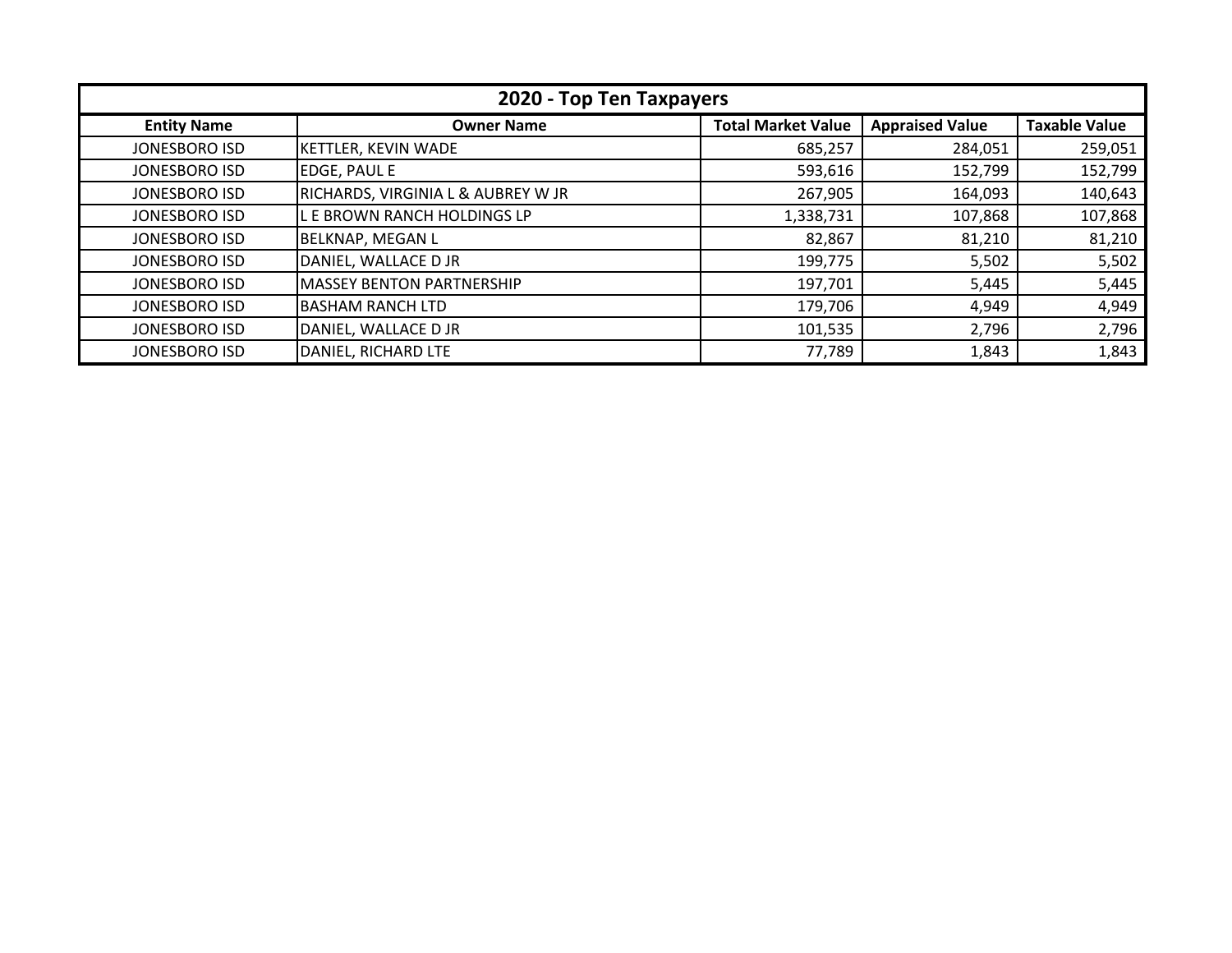| 2020 - Top Ten Taxpayers   |                                            |                           |                        |                      |
|----------------------------|--------------------------------------------|---------------------------|------------------------|----------------------|
| <b>Entity Name</b>         | <b>Owner Name</b>                          | <b>Total Market Value</b> | <b>Appraised Value</b> | <b>Taxable Value</b> |
| <b>WALNUT SPRINGS CITY</b> | LOWRIE, BILLY J SR & DONNA J               | 701,370                   | 701,370                | 701,370              |
| <b>WALNUT SPRINGS CITY</b> | <b>BILLMAN, ROBERT B &amp; JOHNNIE S</b>   | 680,089                   | 680,089                | 680,089              |
| <b>WALNUT SPRINGS CITY</b> | TEXAS NM PWR CO                            | 644,970                   | 644,970                | 644,970              |
| <b>WALNUT SPRINGS CITY</b> | IRAJ-KALLY CORP                            | 517,402                   | 517,402                | 517,402              |
| <b>WALNUT SPRINGS CITY</b> | TOPA, CAROL A & (MELVIN J JR)              | 309,017                   | 309,017                | 309,017              |
| <b>WALNUT SPRINGS CITY</b> | <b>BILLMAN, ROBERT</b>                     | 305,360                   | 305,360                | 305,360              |
| <b>WALNUT SPRINGS CITY</b> | HAMBY, JAMES P & FLORENCE M                | 259,554                   | 256,756                | 256,756              |
| <b>WALNUT SPRINGS CITY</b> | <b>GALINDO, FRANCISCO &amp; LANELLE</b>    | 233,894                   | 233,894                | 233,894              |
| <b>WALNUT SPRINGS CITY</b> | <b>STEPHENSON, MICHAEL A &amp; SUSAN P</b> | 232,259                   | 232,259                | 232,259              |
| <b>WALNUT SPRINGS CITY</b> | <b>POWELL, TROY &amp; MARY</b>             | 227,987                   | 227,987                | 227,987              |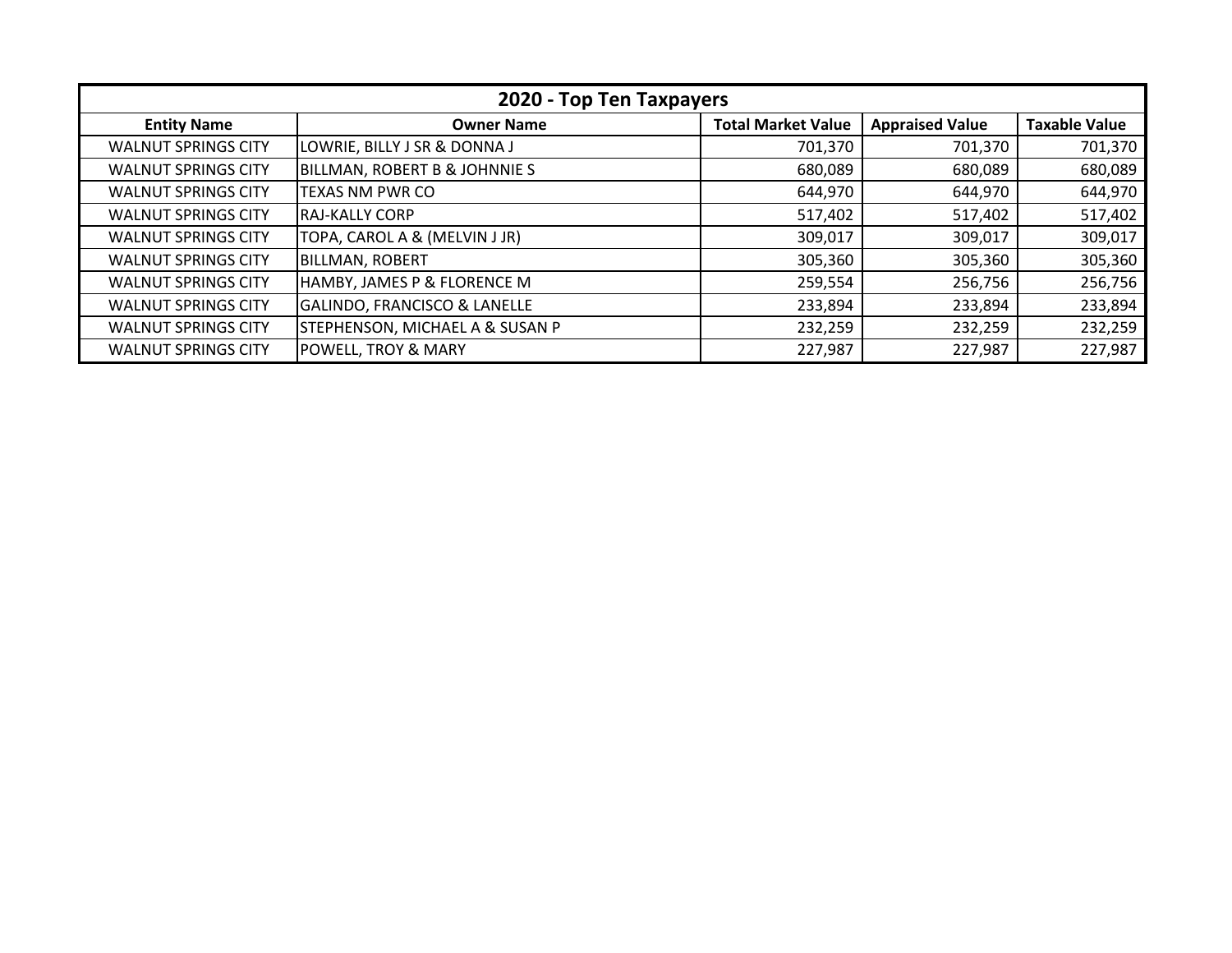| 2020 - Top Ten Taxpayers |                                               |                           |                        |                      |  |
|--------------------------|-----------------------------------------------|---------------------------|------------------------|----------------------|--|
| <b>Entity Name</b>       | <b>Owner Name</b>                             | <b>Total Market Value</b> | <b>Appraised Value</b> | <b>Taxable Value</b> |  |
| <b>KOPPERLISD</b>        | LONE STAR NGL PIPELINE, LP (977)              | 36,712,636                | 36,712,636             | 36,712,636           |  |
| <b>KOPPERLISD</b>        | TPE WHITNEY SOLAR LAND HOLDINGS LLC           | 10,291,550                | 10,291,550             | 10,291,550           |  |
| <b>KOPPERLISD</b>        | <b>ARCOSA AGGREGATES</b>                      | 7,038,140                 | 7,038,140              | 7,038,140            |  |
| <b>KOPPERLISD</b>        | <b>BURLINGTON NORTHERN &amp; SF RR CO THE</b> | 6,799,286                 | 6,799,286              | 6,799,286            |  |
| <b>KOPPERLISD</b>        | <b>WAGNER MARITAL TRUST</b>                   | 33,942,974                | 4,269,292              | 4,269,292            |  |
| <b>KOPPERLISD</b>        | TRINITY MATERIALS, INC                        | 16,957,427                | 3,776,000              | 3,776,000            |  |
| <b>KOPPERLISD</b>        | CATERPILLAR FINANCIAL SERVICES CORP.          | 3,262,534                 | 3,262,534              | 3,262,534            |  |
| <b>KOPPERLISD</b>        | <b>DEER RUN RANCH LLC</b>                     | 5,084,879                 | 3,027,127              | 3,027,127            |  |
| <b>KOPPERLISD</b>        | KCM RANCH HOLDINGS LLC                        | 8,851,908                 | 2,506,741              | 2,506,741            |  |
| <b>KOPPERLISD</b>        | <b>ONCOR ELECTRIC DELIVERY COMPANY LLC</b>    | 2,182,260                 | 2,182,260              | 2,182,260            |  |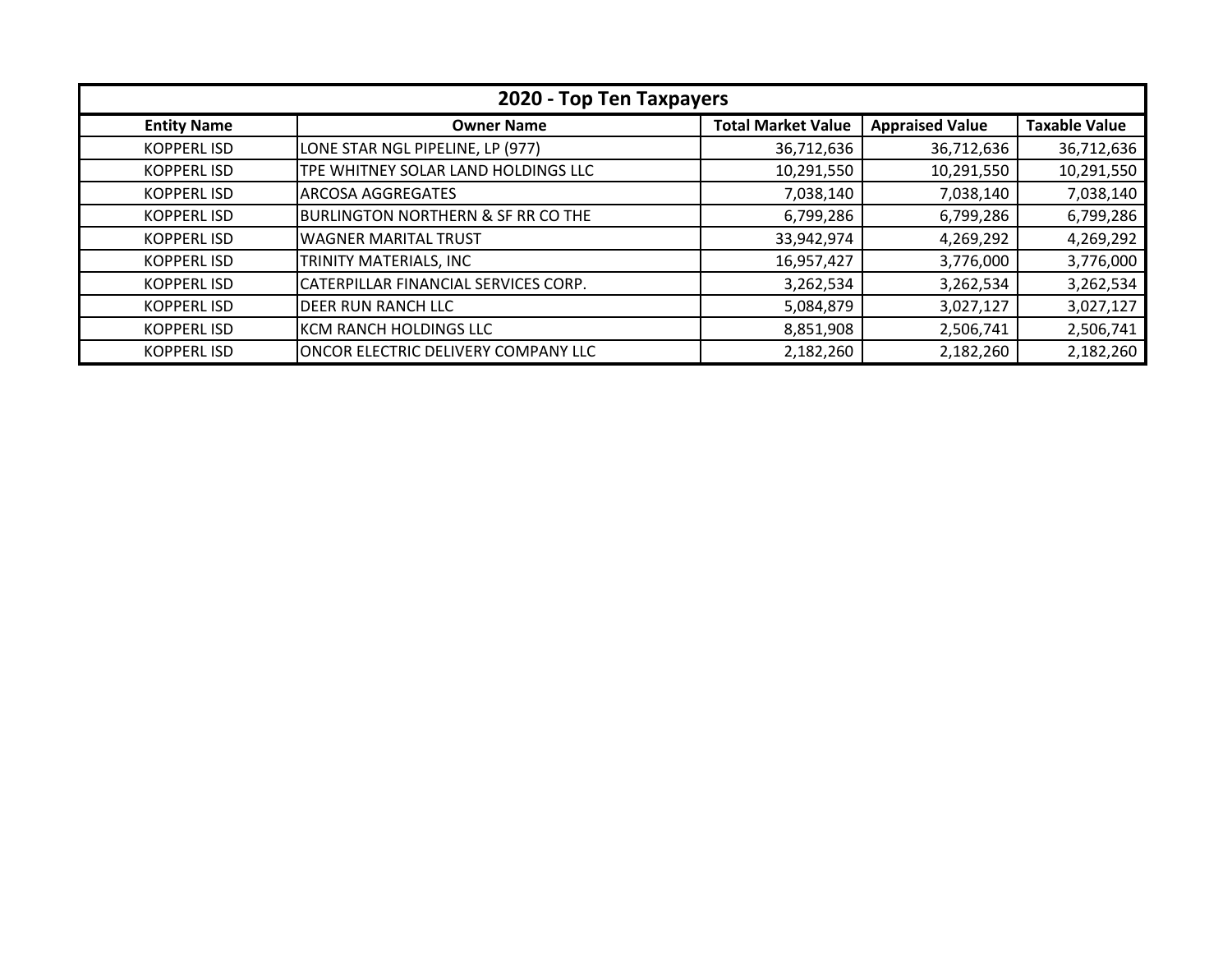| 2020 - Top Ten Taxpayers |                                               |                           |                        |                      |
|--------------------------|-----------------------------------------------|---------------------------|------------------------|----------------------|
| <b>Entity Name</b>       | <b>Owner Name</b>                             | <b>Total Market Value</b> | <b>Appraised Value</b> | <b>Taxable Value</b> |
| <b>MERIDIAN ISD</b>      | <b>BURLINGTON NORTHERN &amp; SF RR CO THE</b> | 8,730,435                 | 8,730,435              | 8,730,435            |
| <b>MERIDIAN ISD</b>      | LONE STAR TRANSMISSION                        | 7,273,130                 | 7,273,130              | 7,273,130            |
| <b>MERIDIAN ISD</b>      | DOUBLE B FOODS, INC                           | 6,513,381                 | 6,513,381              | 6,513,381            |
| <b>MERIDIAN ISD</b>      | YELLOW JACKET SOLAR LLC                       | 5,851,240                 | 5,851,240              | 5,851,240            |
| <b>MERIDIAN ISD</b>      | <b>ATMOS ENERGY/MID-TEX DIV</b>               | 4,537,849                 | 4,537,849              | 4,265,942            |
| <b>MERIDIAN ISD</b>      | TEXAS NM PWR CO                               | 3,031,733                 | 3,031,733              | 3,031,733            |
| <b>MERIDIAN ISD</b>      | R MILLER FAMILY LP                            | 2,772,486                 | 2,748,560              | 2,748,560            |
| <b>MERIDIAN ISD</b>      | BERG, DONALD A & BELLE S                      | 2,681,525                 | 2,681,525              | 2,681,525            |
| <b>MERIDIAN ISD</b>      | TPI MERIDIAN, LLC                             | 1,981,180                 | 1,981,180              | 1,981,180            |
| <b>MERIDIAN ISD</b>      | UNITED ELECTRIC COOP SERVICES, INC            | 1,662,836                 | 1,662,836              | 1,662,836            |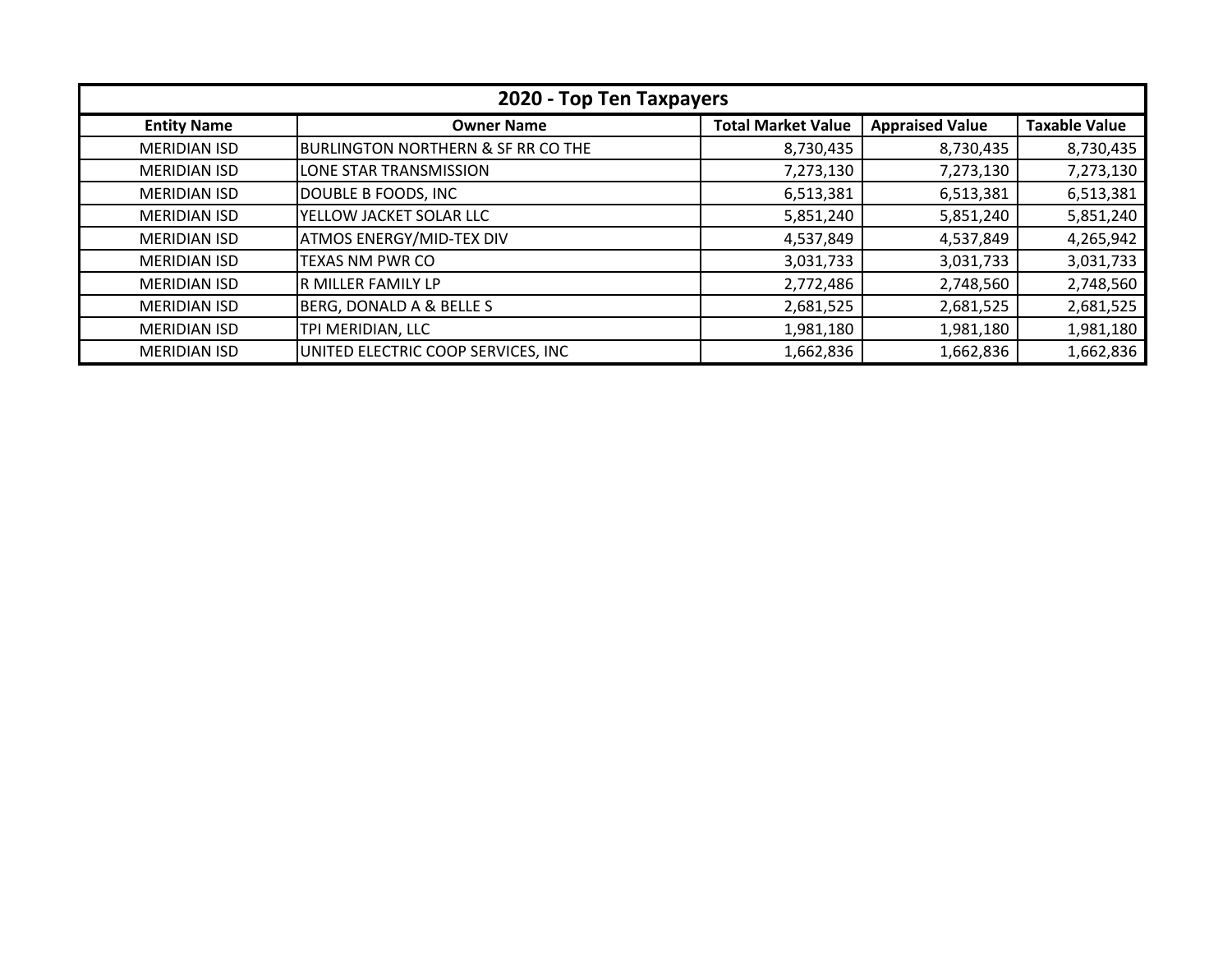| 2020 - Top Ten Taxpayers |                                               |                           |                        |                      |
|--------------------------|-----------------------------------------------|---------------------------|------------------------|----------------------|
| <b>Entity Name</b>       | <b>Owner Name</b>                             | <b>Total Market Value</b> | <b>Appraised Value</b> | <b>Taxable Value</b> |
| <b>MORGAN ISD</b>        | <b>BURLINGTON NORTHERN &amp; SF RR CO THE</b> | 4,987,566                 | 4,987,566              | 4,987,566            |
| <b>MORGAN ISD</b>        | <b>STRIPER LAND COMPANY LTD</b>               | 1,893,249                 | 1,893,249              | 1,893,249            |
| <b>MORGAN ISD</b>        | MARC MYERS FAM PARTNERSHIP LTD                | 18,646,051                | 1,278,672              | 1,278,672            |
| <b>MORGAN ISD</b>        | WALKER, JOE LAND & CATTLE CO LTD              | 13,280,593                | 1,274,717              | 1,274,717            |
| <b>MORGAN ISD</b>        | ONCOR ELECTRIC DELIVERY COMPANY LLC           | 1,227,960                 | 1,227,960              | 1,227,960            |
| <b>MORGAN ISD</b>        | VANECEK, MICHAEL J & JO BETH                  | 4,785,061                 | 1,025,329              | 990,329              |
| <b>MORGAN ISD</b>        | TEXAS NM PWR CO                               | 983,780                   | 983,780                | 983,780              |
| <b>MORGAN ISD</b>        | <b>GREEN PROPERTIES, LLC</b>                  | 846,134                   | 846,134                | 846,134              |
| <b>MORGAN ISD</b>        | LONDRIGAN, ROBERT JOHN JR                     | 824,750                   | 824,750                | 824,750              |
| <b>MORGAN ISD</b>        | MARWITZ, GARY L                               | 780,892                   | 780,892                | 780,892              |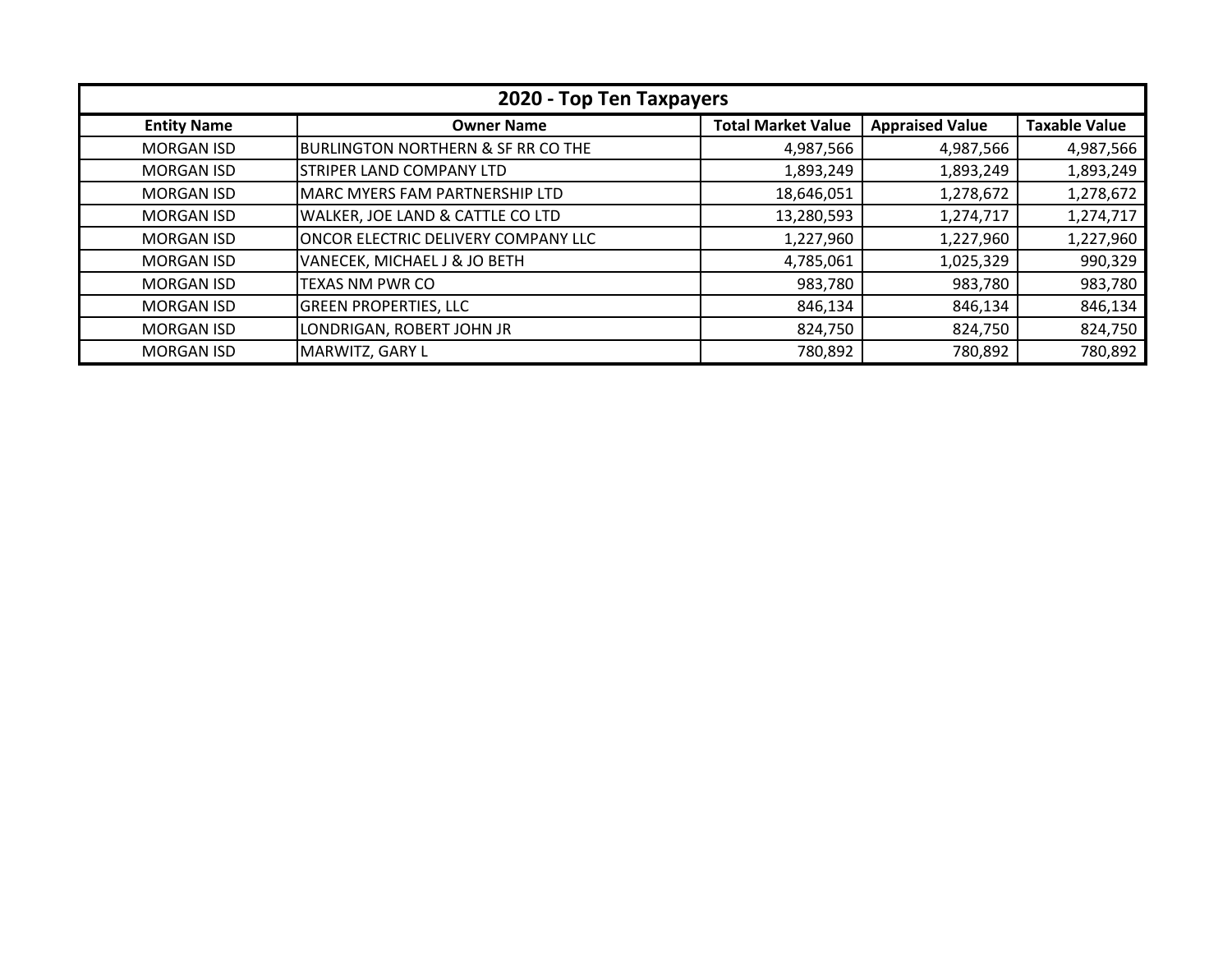| 2020 - Top Ten Taxpayers |                                               |                           |                        |                      |
|--------------------------|-----------------------------------------------|---------------------------|------------------------|----------------------|
| <b>Entity Name</b>       | <b>Owner Name</b>                             | <b>Total Market Value</b> | <b>Appraised Value</b> | <b>Taxable Value</b> |
| <b>VALLEY MILLS ISD</b>  | LHOIST NORTH AMERICA OF TEXAS, LTD            | 37,529,250                | 36,505,866             | 29,921,276           |
| <b>VALLEY MILLS ISD</b>  | <b>BURLINGTON NORTHERN &amp; SF RR CO THE</b> | 5,038,845                 | 5,038,845              | 5,038,845            |
| <b>VALLEY MILLS ISD</b>  | <b>TEXAS NM PWR CO</b>                        | 3,632,038                 | 3,632,038              | 3,632,038            |
| <b>VALLEY MILLS ISD</b>  | CHEMICAL LIME INC SOUTHWEST PP                | 2,873,999                 | 2,873,999              | 2,873,999            |
| <b>VALLEY MILLS ISD</b>  | BYFORD MACHINE TOOL INC                       | 2,369,082                 | 2,369,082              | 2,369,082            |
| <b>VALLEY MILLS ISD</b>  | CHEMICAL LIME LTD                             | 2,181,032                 | 1,994,384              | 1,994,384            |
| <b>VALLEY MILLS ISD</b>  | PENSKE TRUCK LEASING CO, LP                   | 1,859,063                 | 1,859,063              | 1,859,063            |
| <b>VALLEY MILLS ISD</b>  | <b>MLS TEXAS</b>                              | 1,173,190                 | 1,173,190              | 1,173,190            |
| <b>VALLEY MILLS ISD</b>  | EVANS, CLIFFORD J & (LILLIAN)                 | 1,920,703                 | 1,091,842              | 1,056,842            |
| <b>VALLEY MILLS ISD</b>  | LONE STAR TRANSMISSION                        | 1,040,310                 | 1,040,310              | 1,040,310            |